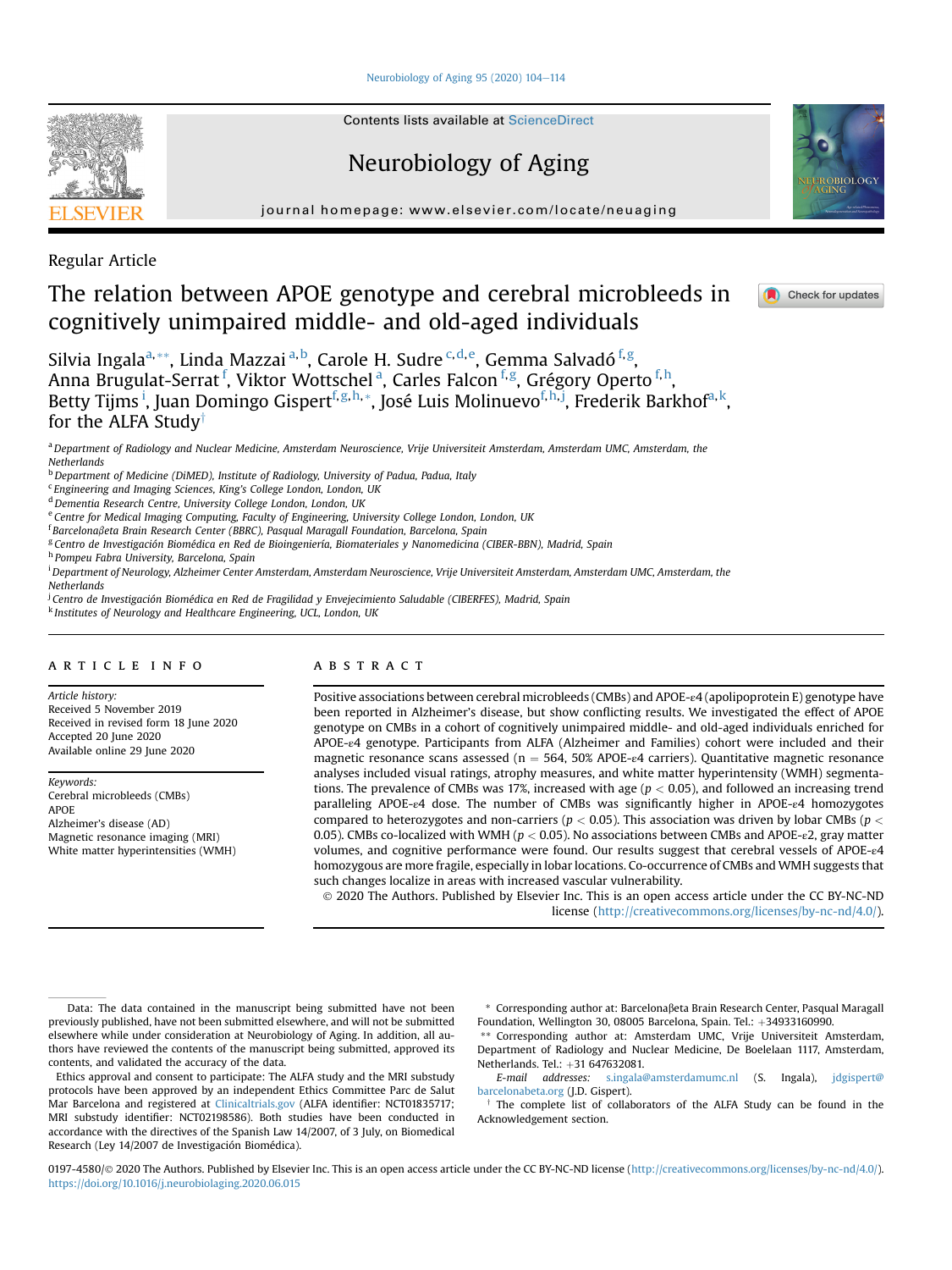#### 1. Introduction

Cerebral microbleeds (CMBs) are lesions that can be visualized on T2\* gradient recall echo (GRE) and susceptibility weighted imaging (SWI) magnetic resonance imaging (MRI) sequences as round foci of hypointensity less than 10 mm in diameter ([Haller et al.,](#page-9-0) [2018\)](#page-9-0). They are the result of the deposition in the brain parenchyma of hemosiderin breakdown products due to previous microscopic hemorrhage. It has been suggested that CMBs occur in areas of cerebral small vessels diseases, either due to the presence of cerebral amyloid angiopathy (CAA) or hypertensive vasculopathy ([Yates et al., 2014b](#page-10-0)). The differential or synergistic effects of CAA and arterial hypertension on CMBs are reflected in CMBs' anatomical distribution. Typically, CMBs located in the deep and infratentorial regions are thought to result from hypertensive vasculopathy, while cortico-subcortical CMBs seem to be closely related to CAA ([Cordonnier and Van der Flier, 2011\)](#page-9-1).

In the context of Alzheimer's disease (AD), an increased prevalence on CMBs has been reported, together with associations with age and white matter hyperintensities (WMHs) even in asymptomatic individuals [\(van Rooden et al., 2009\)](#page-10-1). It has also been proposed that CMBs in individuals with concomitant AD might be due to a disruption in the blood-brain barrier integrity caused by high vascular amyloid-b burden [\(Yates et al., 2014a\)](#page-10-2). The ε4 allele of the apolipoprotein E (APOE) gene is the strongest genetic risk factor for AD. Risk for AD is 2- to 3-fold higher in people with one APOE-ε4 allele and about 12-fold higher in those with 2 ([Michaelson, 2014](#page-9-2)). In addition, a higher number of APOE-ε4 alleles is also associated with higher levels of amyloid- $\beta$  burden in cognitively normal older people ([Reiman et al., 2009](#page-10-3)) and with an earlier onset of cognitive symptoms [\(Caselli et al., 2009](#page-8-0); [Haller et al., 2018](#page-9-0); [Tzioras et al.,](#page-10-4) [2019\)](#page-10-4). On the other hand, the APOE- $\epsilon$ 2 variant is associated with a lower risk of AD ([Haller et al., 2018](#page-9-0); [Reiman et al., 2020](#page-10-5)). Moreover, APOE genotype also seems to impact the risk of cerebrovascular disease, which is often a comorbidity in AD patients, especially at older ages [\(Belloy et al., 2019](#page-8-1)). Even though a relationship between APOE polymorphisms and sporadic CMBs has been proposed, reports show conflicting results. More specifically, the effect of APOE- $\epsilon$ 4 and  $\epsilon$ 2 genotypes on the prevalence and location of CMBs seems to be controversial [\(Cordonnier et al., 2006](#page-9-3); [Kim et al., 2005](#page-9-4); [Martins et al., 2014](#page-9-5); [Sepehry et al., 2016;](#page-10-6) [Stefaniak](#page-10-7) [et al., 2018](#page-10-7)).

With this in mind, the aim of this study is to investigate the effect of APOE genotype on CMBs in a cohort of cognitively unimpaired middle- and old-aged subjects with limited cardiovascular risk factors and enriched for APOE-ε4 genotype. We seek to establish whether the prevalence of CMBs differs on the base of APOE genotype, and its association with CMBs localization. Moreover, we aim at elucidating the relationship between CMBs and other known markers of cerebrovascular pathology and AD.

#### 2. Materials and methods

## 2.1. Study participants

Participants of this study are part of a wider research platform: the ALFA cohort (for ALzheimer and Families; [Clinicaltrials.gov](http://Clinicaltrials.gov) Identifier: NCT01835717). With the aim of tracking the evolution of the AD continuum in asymptomatic individuals, ALFA is composed of 2743 cognitively unimpaired participants, aged between 45 and 75, many of them adult children of patients with AD (47.4% with parental history of AD with onset before 75 years). For a full detailed description of the ALFA cohort, see [Molinuevo et al.](#page-9-6) [\(2016\)](#page-9-6). In brief, participants had a Clinical Dementia Rating ([Morris, 1993](#page-9-7)) equal to 0 and scored within the established cut-offs

for the following neuropsychological battery that included Mini-Mental State Examination  $\geq$ 26, Memory Impairment Screen  $\geq$ 6 [\(Böhm et al., 2005;](#page-8-2) [Buschke et al., 1999](#page-8-3)), Time-Orientation subtest of the Barcelona Test II  $\geq$ 68 [\(Quiñones-Úbeda, 2009\)](#page-9-8), and semantic fluency (animals)  $\geq$ 12 [\(Peña-Casanova et al., 2009;](#page-9-9) [Ramier and](#page-9-10) [Hécaen, 1970](#page-9-10)). All participants were genotyped for the APOE gene (see Section [2.3](#page-1-0)).

A subgroup of 608 ALFA participants without MRI contraindications was selected to participate in the present study [\(Clinicaltrials.gov](http://Clinicaltrials.gov) Identifier: NCT02198586) according to their APOE genotype, preferentially including APOE-ε4 and APOE-ε2 allele carriers ([Cacciaglia et al., 2018\)](#page-8-4). The rest of the participants were selected to sex and age match the previous ones. From the 608 participants invited, 595 agreed to undertake MRI scans and 575 provided valid MRIs. Finally, we removed 11 individuals due to the presence of incidental findings or those that did not have a T2\* for rating CMBs, leaving the total sample size to 564 participants. This recruitment strategy, maximizing the number of APOE-ε4 and APOE-ε2 alleles, enabled us to reach an unprecedented sample size for these fewer common genotypes in a unicentric study, allowing us to assess their specific effect on CMBs.

Recorded basic sociodemographic and clinical data included familiar history for AD and smoking status (active smokers, former smokers, and non-smokers) as reported in previous studies [\(Salvadó et al., 2019\)](#page-10-8). The participant underwent an extensive neuropsychological assessment as described in [Molinuevo et al.,](#page-9-6) [\(2016\)](#page-9-6). Neuropsychological test results were transformed into zscores and then grouped into the relevant cognitive domains as already reported [\(Brugulat-Serrat et al., 2019](#page-8-5)). As the study population was cognitively unimpaired, we investigated the domains mostly related to AD, that is, memory and executive functions [\(Weintraub et al., 2018\)](#page-10-9).

#### 2.2. Vascular risk factors

Vascular risk factors were extensively reported elsewhere [\(Salvadó et al., 2019\)](#page-10-8). Criteria for the assessment of such risk factors are reported in the Appendix. REGICOR (Registre Gironí del Cor [Girona Heart Registry]) score predicts the 10-year cardiovascular mortality risk and it is developed specifically for the Catalan population. It is calculated based on sex, age, smoking status, systolic blood pressure, and total blood cholesterol levels; it has a range of 1-33 with higher score values indicating an increased risk [\(Marrugat et al., 2003;](#page-9-11) [Rojas et al., 2018](#page-10-10)).

Cardiovascular risk factors were also used to derive the probability of dementia in 20 years using the CAIDE (cardiovascular risk factors, aging, and incidence of dementia) dementia risk score [\(Kivipelto et al., 2006](#page-9-12)). CAIDE risk score was calculated taking into account the age, education, sex, systolic blood pressure  $>140$  mm Hg, body mass index, total cholesterol, and physical activity in the first model. CAIDE score (range  $0-15$ , with higher score meaning higher risk) is known to be associated to WMH load, APOE-ε4 status, and CSF biomarkers [\(Ecay-Torres et al., 2018;](#page-9-13) [Enache et al.,](#page-9-14) [2016](#page-9-14); [Kaffashian et al., 2013\)](#page-9-15).

### <span id="page-1-0"></span>2.3. APOE genotyping

Total DNA was obtained through proteinase-K digestion and alcohol precipitation of the blood cellular fraction. Samples were genotyped, using the APOE-F 5'-TTGAAGGCCTA CAAATCGGAACTG-3' and APOE-R 5'-CCGGCTGCCCAT CTCCTCCATCCG-3' primers, for 2 single nucleotide polymorphisms, rs429358 and rs7412. Thus, the possible APOE alleles were determined as follows: ε1, rs429358  $(C)$  + rs7412 (T); ε2, rs429358 (T) + rs7412 (T); ε3, rs429358 (T) + rs7412 (C); and  $\varepsilon$ 4, rs429358 (C) + rs7412 (C).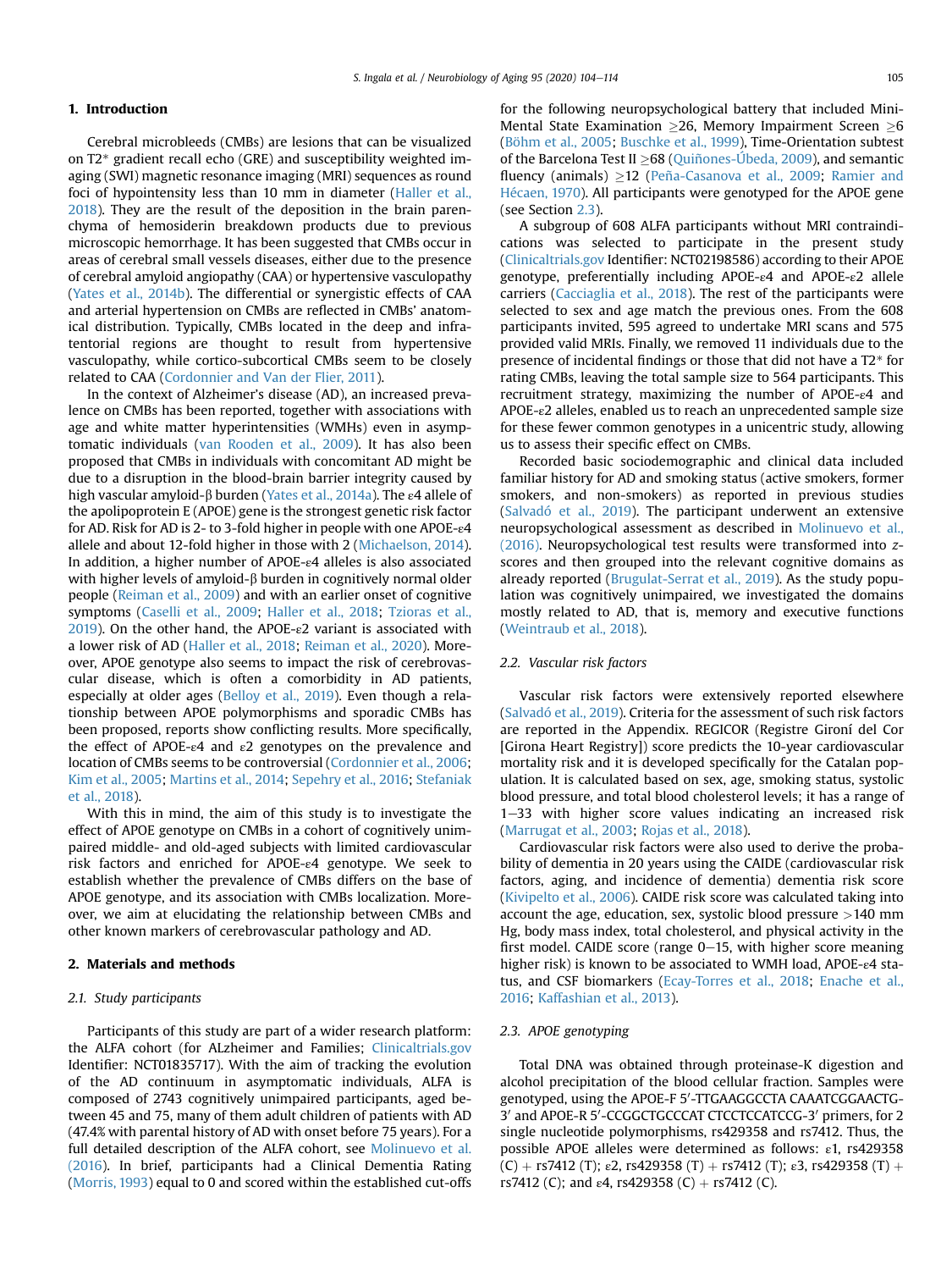#### 2.4. Magnetic resonance imaging

MRI scans were acquired in a 3T scanner (GE Discovery MR750W 3T). The protocol included an isotropic 3D T1-weighted sequence (matrix size of 256  $\times$  256  $\times$  160; repetition time (TR)/echo time (TE)/inversion time (TI) =  $8.0/3.7/450$  ms, number of signals averaged  $= 1$ , flip angle  $= 8^{\circ}$ ) and 3 clinical T2-weighted sequences with a voxel size of  $1 \times 1 \times 3$  mm<sup>3</sup>, that is, T2W fast spin echo (TR/ TE = 5000/85 ms, flip angle = 110 $^{\circ}$ ), fluid attenuated inversion recovery (FLAIR: TR/TE/TI = 11,000/90/2600 ms, flip angle =  $160^{\circ}$ ), and T2\* gradient echo (GRE: TR/TE = 1300/23 ms, flip angle =  $15^{\circ}$ ). All scans were visually assessed for quality and incidental findings by a neuroradiologist, who also rated them with medial temporal atrophy, posterior cortical atrophy, and global cortical atrophy scales [\(Koedam et al., 2011;](#page-9-16) [Pasquier et al., 1996](#page-9-17); [Scheltens et al.,](#page-10-11) [1992\)](#page-10-11). Total intracranial volume (TIV) and cortical volumes were calculated using the Geodesic information flows label fusion framework, using T1-weighted images ([Cardoso et al., 2015](#page-8-6)).

#### 2.5. WMH visual assessment and volume quantification

All FLAIR images were assessed for WMHs of probable vascular origin and rated using Fazekas scale ranging from 0 to 3 (0: none or a single punctate WHM lesion; 1: multiple punctate lesions; 2: beginning confluent lesions [bridging]; 3: large confluent lesions) [\(Fazekas et al., 1987\)](#page-9-18). WMH segmentation and quantification was performed with a validated method as described by [Sudre et al.](#page-10-12) [\(2015](#page-10-12)). This automated segmentation is based on a hierarchical Gaussian mixture model that takes as input co-registered T1 weighted and FLAIR images and dynamically chooses the number of Gaussian components necessary to model each tissue, separating healthy tissue from unexpected observations (outliers). It incorporates spatial information derived from subject-specific statistical atlases and applies consistency rules across neighbors via a Markov Random Field. After convergence of the model, candidate lesion voxels are selected based on intensity and location heuristics. The formed connected components are then automatically classified based on anatomical rules to eliminate potential artifacts.

Finally, the resulting probability map is integrated to provide the final volume of WMH in mm<sup>3</sup>.

# 2.6. CMB visual assessment and quantification

CMBs were defined as foci of hypointensity  $<$  10 mm in diameter in the  $T2^*$  GRE sequences ([Fig. 1\)](#page-2-0). The visual assessment of CMBs was performed by consensus of 2 experienced raters blinded to all clinical data and APOE genotype according to the Brain Observer MicroBleeds Scale criteria [\(Cordonnier et al., 2009\)](#page-9-19). Moreover, the localization of CMBs was marked using ITK-snap [\(www.itksnap.org](http://www.itksnap.org)) ([Yushkevich et al., 2006](#page-10-13)).

#### 2.7. Statistical analyses

Comparisons of demographic, clinical, and radiological characteristics among the different APOE groups were performed using parametric tests. For descriptive purposes, the general prevalence of CMBs in our study sample was calculated and stratified by the APOE genotype and the collation of the CMBs (lobar and deep).

We defined 2 variables for CMBs, namely CMB presence (with CMBs dichotomized as either present or absent) and CMB number (continuous) to study the prevalence and severity of CMB, respectively. The presence of CMBs was studied using logistic regression models and the number of CMBs with linear regression models, in both cases after accounting for the confounding effects of age and sex. Since APOE-ε4 homozygotes had a higher prevalence of hypercholesterolemia, this factor was also included as a confounder, but resulted to be insignificant and was removed in the final models. APOE genotype was included in the models using 3 different coding schemes. On the one hand, as a categorical variable for non-carriers,  $\varepsilon$ 4 heterozygotes and  $\varepsilon$ 4 homozygotes. On the other, as a continuous variable coding the number of  $\varepsilon$ 4 alleles. Finally, as a dichotomous variable for ε4 non-carriers and carriers.

Combined with the 2 CMB-related variables, this coding scheme resulted in 6 different statistical models that allowed us to study the different APOE-ε4 inheritance modes: additive (proportional to the number of  $\varepsilon$ 4 alleles), recessive ( $\varepsilon$ 4 homozygotes vs. the rest), and

<span id="page-2-0"></span>

Fig. 1. Representative image of CMBs. CMBs were defined as small round foci of hypointensity at T2\*-weighted MR imaging (arrows) and they were assessed according to BOMBS criteria. Based on their location, they were stratified as lobar (cortex gray-white junction, subcortical white matter) or deep (basal ganglia, internal and external capsule, thalamus, brainstem, cerebellum). CMBs had to be distinguished from cerebral calcifications especially in the basal ganglia. Calcifications demonstrated varying degrees of signal intensity and a more ill-defined shape (arrow-head).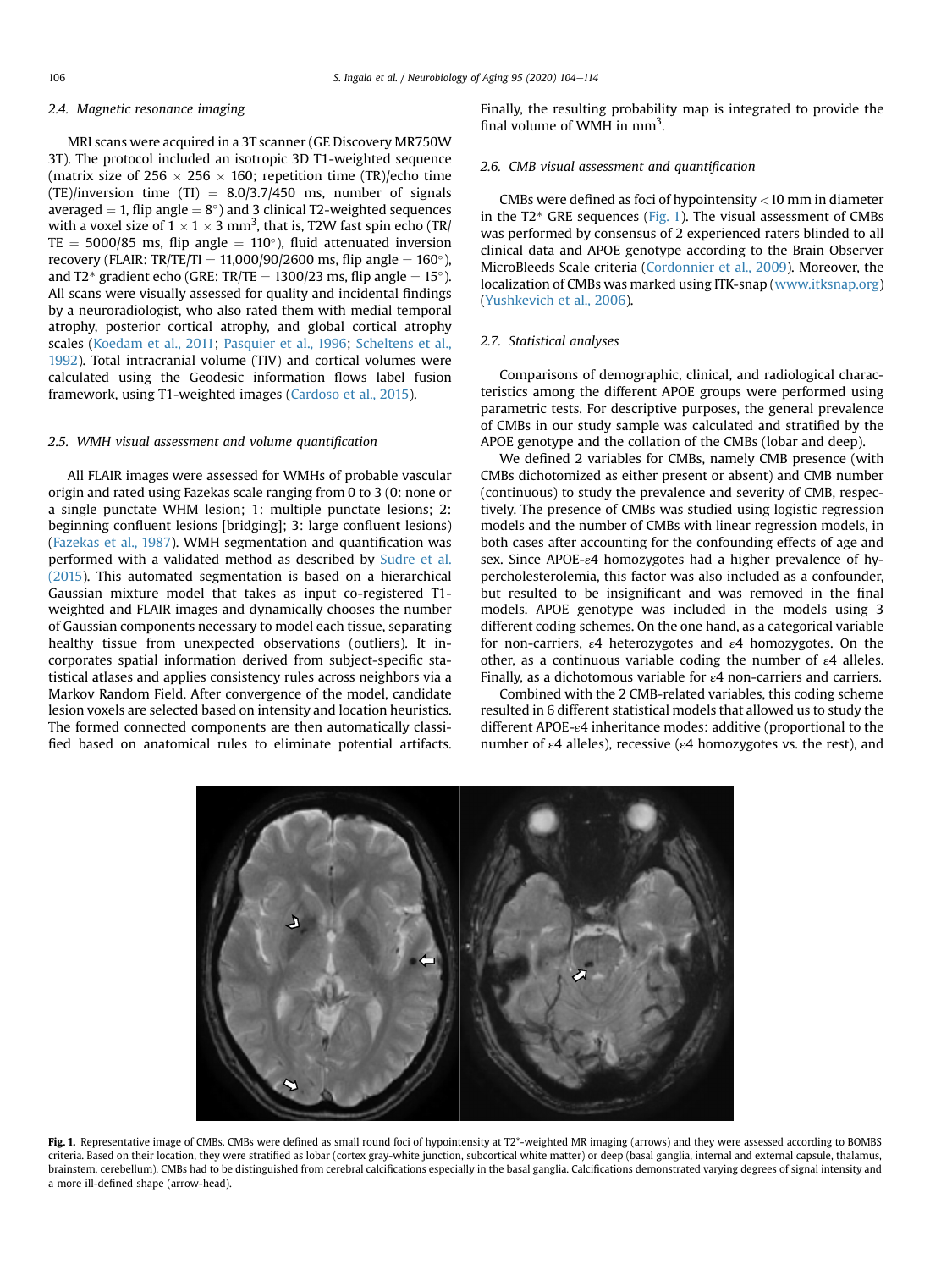dominant ( $\varepsilon$ 4 carriers vs. non-carriers) for both the presence and number of CMBs. Afterward, to analyze the effect of APOE genotype on CMB location, we proceeded to repeating these analyses stratifying for the location of CMBs, lobar or deep. We considered the additive model as the principal one, while the recessive model was more exploratory and the dominant model was mostly performed to compare our results with other literature findings.

Moreover, we studied the relationship between the presence and number of CMBs respectively with APOE-ε2 genotype. To do so, we categorized APOE genotype into the following categories: APOEε2 carriers, APOE ε2/ε4, APOE-ε3 homozygous, or APOE-ε4 carriers.

Afterward, we sought to establish the potential of CMBs as a marker of cerebrovascular disease. To do that, we tested whether the presence of CMBs was associated with WMH volume with a linear regression model, after correcting for age and sex. In order to assess the co-localization of CMBs and WMHs, Euclidean distance maps from the WMHs were derived. For each subject, 1000 random samples across the white matter  $+$  deep gray matter volumes were used to estimate a theoretical random distance distribution between each CMB and WMH. For each detected CMB, the empirical distance between the closest WMH and CMB was then compared to the theoretical random distance using a t-test and further categorized as  $<$  5, 5–10, 10–15, or  $>$ 15 mm. The distribution of CMBs and their respective division into distance categories was then investigated per lobe.

Then, we proceeded to investigate the relationship between CMBs and REGICOR and CAIDE scores respectively to test whether the location of CMBs was predictive of increased risk of higher cardiovascular risk of dementia due to vascular burden. To do so, we built a linear regression model having the number of deep CMBs as predictor and REGICOR score as outcome (as both REGICOR and deep CMBs are supposed to be associated with systemic cardiovascular risk factors), and another linear regression model having the number of lobar CMBs as predictor and the CAIDE score as outcome (as CAIDE and lobar CMBs should indicate higher risk of AD). Both models were corrected for age, sex, and APOE-ε4 genotype.

Finally, we investigated the relationship of CMBs with known markers of AD, such as atrophy markers and cognitive performance. Atrophy markers were defined as cortical volume, hippocampal volume, and precuneus volume. Three independent logistic regression models were built to establish whether each of these volumes was predictive of the presence of CMBs. Covariates of these models were age, sex, and TIV. Cognitive performance was defined as memory and executive function composite scores. Two logistic

regression analyses were performed with presence of CMBs as a predictor, memory and executive performance respectively as outcomes, and age, sex, and years of education as covariates.

Statistical significance level was set at a  $p$ -value <0.05. Analyses were conducted in R version 3.6.0 (R Foundation for Statistical Computing, Vienna, Austria).

#### 3. Results

#### 3.1. Demographics and clinical data

The distribution of APOE alleles in the population was the following: 7 (1.2%) individuals were APOE-ε2 homozygous, 111 (19.7%) APOE-ε2/ε3, 43 (7.6%) APOE-ε2/ε4, 162 (28.7%) APOE-ε3 homozygous, 168 (29.8%) APOE-ε3/ε4, and 73 (12.9%) APOE-ε4/ε4 [\(Fig. 2](#page-3-0)A). The sociodemographic data, clinical information, cognitive tests performance, and the MRI visual rating scales of the study participants (n = 564) are described in [Table 1.](#page-4-0) Overall, APOE- $\epsilon$ 4 homozygotes were significantly younger ( $p = 0.001$ ), probably because with increasing age they are more likely to convert to mild cognitive impairment or dementia and to the fact that these subjects are expected to experience onset of cognitive dysfunction earlier [\(Vemuri et al., 2010](#page-10-14)). Moreover, they reported the presence of hypercholesterolemia in a significantly higher number of cases with respect to the rest of the study population ( $p < 0.05$ ; Table S1). CAIDE dementia risk score was generally low in the whole sample due to the low prevalence of vascular risk factors such as hypertension, body mass index  $>\!\!30$  kg/m<sup>2</sup>, or hypercholesterolemia, and the high prevalence of physical activity and high education levels in the study participants. The variance of the Mini-Mental State Examination scores was very limited as the population was cognitively unimpaired due to the known ceiling effect of this test (range  $= 26-30$ ,  $median = 29$ ). MRI visual rating scales showed no statistical differences among the 3 APOE- $\epsilon$ 4 genotype groups with the exception of a weak difference in posterior cortical atrophy ( $p < 0.05$ ). Volumetric outcomes were available for a subset of 554 subjects.

#### 3.2. The effect of APOE- $e4$  on the prevalence and number of CMBs

The crude prevalence of CMBs was 14.3% in APOE-ε4 noncarriers, 19.0% in APOE-ε4 heterozygotes, and 20.5% in APOE-ε4 homozygotes, and the presence of CMBs was significantly associated with age ( $\beta = 0.20$ , 95% confidence interval [CI]: 0.06–0.51, p < 0.05) ([Fig. 2B](#page-3-0)).

<span id="page-3-0"></span>

Fig. 2. Prevalence of CMBs (red) and age-corrected number of CMBs (blue) according to APOE-ε4 genotype.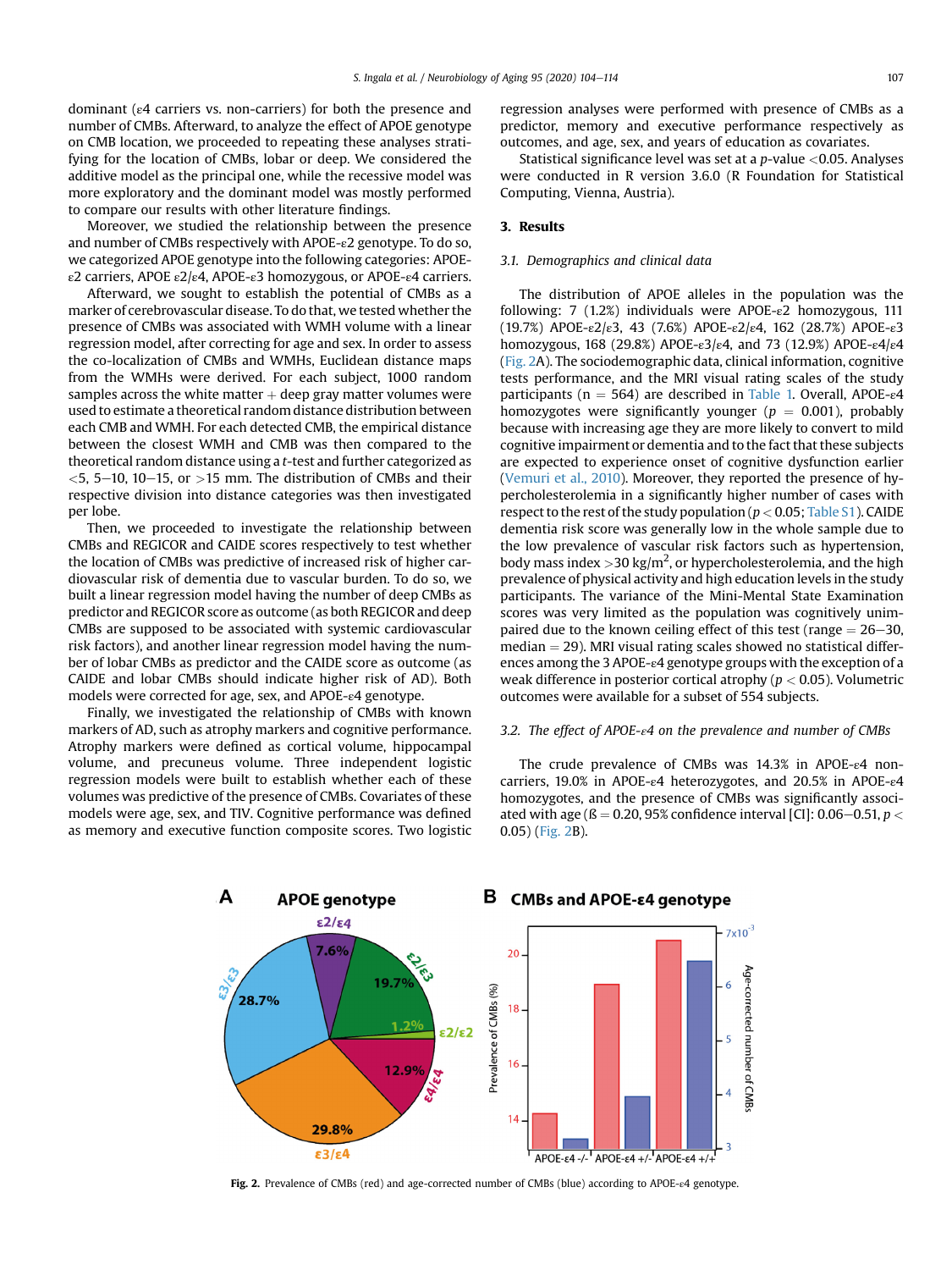#### <span id="page-4-0"></span>Table 1

Descriptive characteristics of the study population by APOE-ε4 genotype

| Parameter                                                  | $APOE-e4$ non-carriers | APOE-e4 heterozygotes | $APOE$ - $\varepsilon$ 4 homozygotes | <i>p</i> -value    |
|------------------------------------------------------------|------------------------|-----------------------|--------------------------------------|--------------------|
| Demographics                                               |                        |                       |                                      |                    |
| Sample size                                                | 280                    | 211                   | 73                                   |                    |
| Age, mean (SD)                                             | 58.3(7.5)              | 58.4 (7.2)            | 54.9(6.1)                            | 0.001 <sup>a</sup> |
| Sex: male $(\%)$                                           | 102(36.4)              | 95(45.0)              | 26(35.6)                             | 0.119              |
| Years of education, mean (SD)                              | 13.6(3.6)              | 13.8(3.5)             | 13.4(3.5)                            | 0.604              |
| Familiar history for AD, present (%)                       | 251 (89.6)             | 196 (92.9)            | 68 (93.2)                            | 0.376              |
| Cardiovascular risk factors                                |                        |                       |                                      |                    |
| CAIDE, mean (SD)                                           | 5.9(2.5)               | 6.1(2.6)              | 5.7(2.1)                             | 0.432              |
| REGICOR score, mean $(SD)$ , NA = 22                       | 4.2(3.0)               | 4.6(3.1)              | 4.1(2.1)                             | 0.372              |
| Neuropsychological tests                                   |                        |                       |                                      |                    |
| MMSE, mean $(SD)$ , NA = 1                                 | 29.0(1.1)              | 29.0(1.1)             | 29.2(0.8)                            | 0.457              |
| Executive function composite z score, mean (SD), $NA = 12$ | $-0.02(0.67)$          | $-0.01(0.63)$         | 0.15(0.62)                           | 0.148              |
| Memory composite z score, mean (SD), $NA = 13$             | $-0.04(0.94)$          | 0.05(0.83)            | 0.21(0.85)                           | 0.103              |
| Radiological Visual Rating Scales                          |                        |                       |                                      |                    |
| GCA, mean (SD)                                             | 1.8(0.5)               | 1.9(0.5)              | 1.7(0.5)                             | 0.087 <sup>b</sup> |
| PCA, mean (SD)                                             | 1.9(0.6)               | 2.0(0.6)              | 1.8(0.5)                             | 0.026 <sup>a</sup> |
| MTA, mean (SD)                                             | 1.8(0.7)               | 1.8(0.6)              | 1.8(0.7)                             | 0.711              |
| Fazekas score, mean (SD)                                   | 1.6(0.6)               | 1.6(0.6)              | 1.6(0.7)                             | 0.596              |
| CMBs, present (%)                                          | 40 (14.3)              | 40 (19.0)             | 15(20.5)                             | 0.26               |
| Lobar CMBs                                                 | 31(11.1)               | 29(13.7)              | 11(15.1)                             | 0.535              |
| Deep CMBs                                                  | 10(3.6)                | 15(7.1)               | 5(6.8)                               | 0.185              |
| Quantitative MR outcomes                                   |                        |                       |                                      |                    |
| Cortical volume ( $cm3$ ), mean (SD), NA = 10              | 489.9 (45.2)           | 492.1 (42.7)          | 497.3 (42.1)                         | 0.429              |
| WMH volume $\text{(cm}^3)$ , mean (SD), NA = 10            | 3.2(4.0)               | 3.1(3.0)              | 3.8(4.4)                             | 0.364              |
| TIV (cm <sup>3</sup> ), mean (SD), $NA = 10$               | 1386.7 (130.5)         | 1394.2 (125.3)        | 1399.4 (116.9)                       | 0.685              |

Significance value was set at  $p < 0.05$ . Variables indicated with NA (not available) had missing data.

Key: AD, Alzheimer's disease; APOE, apolipoprotein E; CAIDE, cardiovascular risk factors, aging, and incidence of dementia; CMB, cerebral microbleed; GCA, global cortical atrophy; MMSE, mini-mental state examination; MTA, medial temporal atrophy; PCA, posterior cortical atrophy; REGICOR, Registre Gironí del Cor (Girona Heart Registry); SD, standard deviation; TIV, total intracranial volume; WMH, white matter hyperintensity.

 $p < 0.05$ .

 $\frac{b}{p}$  + p < 0.1.

In the dominant model, we showed a trend of higher prevalence and higher number of CMBs in APOE-ε4 carriers with respect to non-carriers ( $p < 0.1$ ; dominant model, [Table 2\)](#page-4-1). On the other hand, the number of CMBs was significantly associated with the number APOE- $\epsilon$ 4 alleles ( $p < 0.05$ ; additive model, [Table 2\)](#page-4-1). Going even more in depth, using the exploratory recessive model, the number of CMBs was significantly higher in APOE-ε4 homozygotes with respect to non-carriers ( $\beta = 0.21$ , 95% CI: 0.06–0.36,

 $p < 0.01$ ) and heterozygotes ( $\text{B} = 0.17, 95\%$  CI: 0.02–0.32,  $p <$ 0.05) [\(Table 2\)](#page-4-1).

When stratifying the results on the basis of lobar or deep location of CMBs, we showed that the number of lobar CMBs tends to increase with higher number of APOE- $\epsilon$ 4 alleles ( $\beta$  = 0.07, 95% CI: 0.002–0.13,  $p = 0.056$ ; additive model, [Table 3](#page-5-0)). More specifically, the number of lobar CMBs was significantly higher in APOE-ε4 homozygotes compared to APOE- $\varepsilon$ 4 non-carriers ( $\beta$  = 0.19, 95% CI:

#### <span id="page-4-1"></span>Table 2

The association between APOE-ε4 alleles and the presence or number of CMBs

| Additive model                             |                            |         |                        |                    |
|--------------------------------------------|----------------------------|---------|------------------------|--------------------|
|                                            | Presence of CMBs           |         | Number of CMBs         |                    |
|                                            | ß (95% CI)                 | p-value | ß (95% CI)             | p-value            |
| Number of APOE- $\varepsilon$ 4 alleles    | $0.31$ (-0.01 to 0.62)     | 0.055   | $0.09(0.02 - 0.16)$    | 0.012 <sup>a</sup> |
| Recessive model                            |                            |         |                        |                    |
| Reference group: APOE- $\varepsilon$ 4 -/- | Presence of CMBs           |         | Number of CMBs         |                    |
|                                            | ß (95% CI)                 | p-value | ß (95% CI)             | p-value            |
| $APOE - \varepsilon 4$ +/+                 | $0.606$ ( $-0.09$ to 1.27) | 0.079   | $0.21(0.06 - 0.36)$    | 0.006 <sup>b</sup> |
| $APOE - \varepsilon 4$ +/-                 | $0.328$ (-0.16 to 0.82)    | 0.185   | $0.04$ (-0.06 to 0.15) | 0.429              |
| Reference group: APOE- $\varepsilon$ 4 +/- | Presence of CMBs           |         | Number of CMBs         |                    |
|                                            | $\beta$ (95% CI)           | p-value | ß (95% CI)             | p-value            |
| $APOE - \varepsilon 4$ +/+                 | $0.28$ (-0.42 to 0.94)     | 0.424   | $0.17(0.02 - 0.33)$    | 0.031 <sup>a</sup> |
| Dominant model                             |                            |         |                        |                    |
| Reference group: APOE- $e4$ non-carriers   | Presence of CMBs           |         | Number of CMBs         |                    |
|                                            | $\beta$ (95% CI)           | p-value | ß (95% CI)             | $p$ -value         |
| APOE-ε4 carriers                           | $0.40$ (-0.05 to 0.85)     | 0.085   | $0.09$ (-0.01 to 0.18) | 0.082              |

The presence of CMBs was studied using logistic regression models and the number of CMBs with linear regression models. All models were corrected for age and sex. Significance value was set at  $p < 0.05$ .

Key: APOE, apolipoprotein E; CI, confidence interval; CMB, cerebral microbleed.

 $a$   $p < 0.05$ .  $\frac{b}{p}$  +  $\frac{h}{p}$  < 0.01.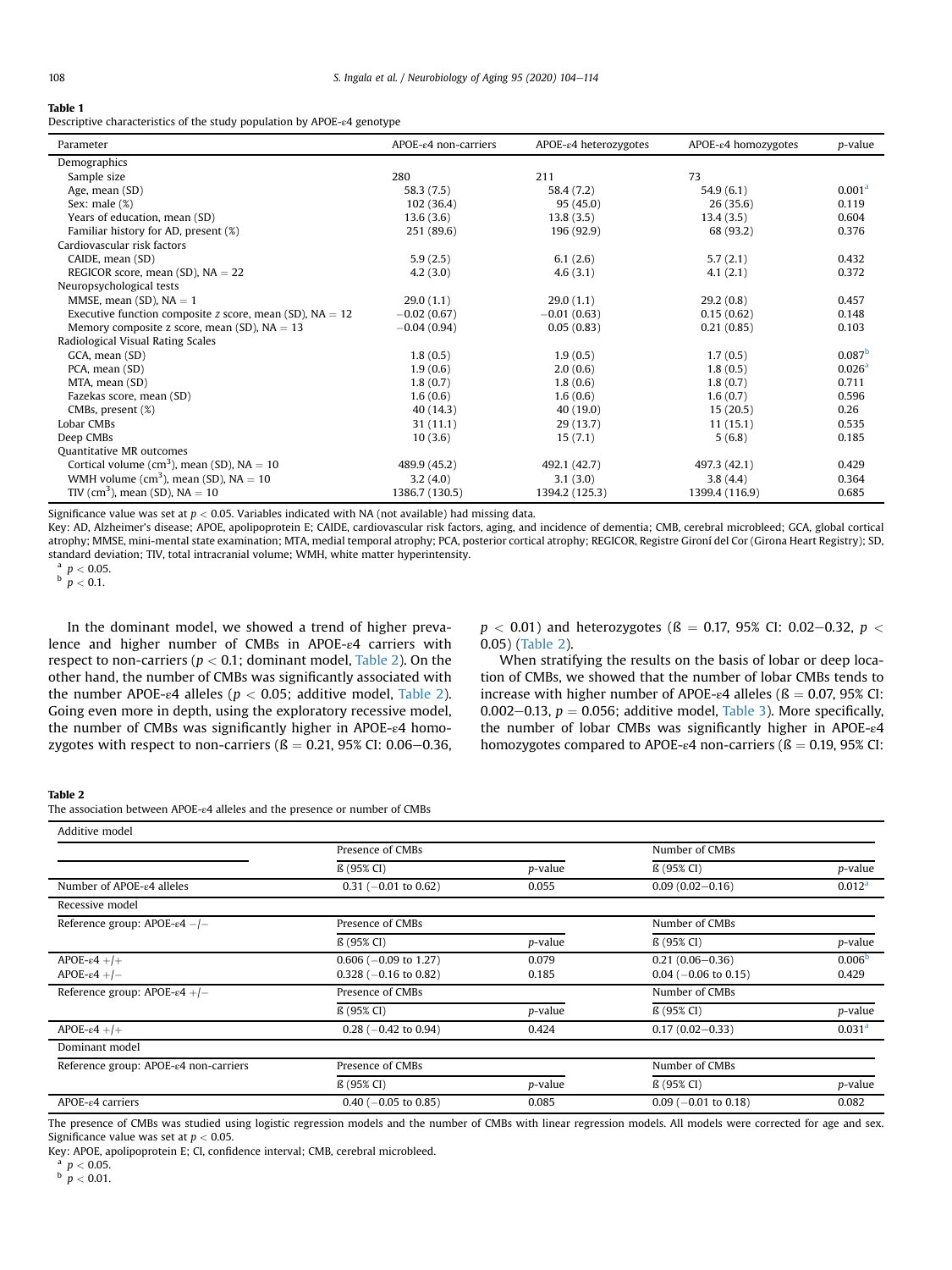<span id="page-5-0"></span>

| Table 3                                    |  |  |  |
|--------------------------------------------|--|--|--|
| The difference between lobar and deep CMBs |  |  |  |

| Location of CMB | Additive model                                            |                                 |         |                            |                    |
|-----------------|-----------------------------------------------------------|---------------------------------|---------|----------------------------|--------------------|
|                 |                                                           | Presence of CMBs                |         | Number of CMBs             |                    |
|                 |                                                           | ß (95% CI)                      | p-value | ß (95% CI)                 | p-value            |
|                 | Number of APOE- $\epsilon$ 4 alleles                      | $0.28$ (-0.08 to 0.64)          | 0.127   | $0.07$ (-0.002 to 0.13)    | 0.056              |
|                 | Recessive model                                           |                                 |         |                            |                    |
|                 | Reference group: APOE- $\varepsilon$ 4 -/-                | Presence of CMBs                |         | Number of CMBs             |                    |
|                 |                                                           | ß (95% CI)                      | p-value | ß (95% CI)                 | <i>p</i> -value    |
| Lobar CMBs      | $APOE - \varepsilon 4$ +/+                                | $0.58$ (-0.22 to 1.33)          | 0.135   | $0.19(0.04 - 0.33)$        | 0.012 <sup>a</sup> |
|                 | $APOE-e4$ +/-                                             | $0.25$ (-0.30 to 0.80)          | 0.377   | $-0.01$ ( $-0.11$ to 0.09) | 0.909              |
|                 | $APOE-e4$ +/+                                             | $0.34 (-0.47 \text{ to } 1.09)$ | 0.394   | $0.19(0.04 - 0.34)$        | 0.013 <sup>a</sup> |
|                 | Dominant model                                            |                                 |         |                            |                    |
|                 | Reference group: APOE- $\varepsilon$ 4 non-carriers       | Presence of CMBs                |         | Number of CMBs             |                    |
|                 |                                                           | ß (95% CI)                      | p-value | ß (95% CI)                 | p-value            |
|                 | $\overline{APOE}$ - $\varepsilon$ 4 carriers              | $0.33$ (-0.18 to 0.84)          | 0.206   | $0.04$ (-0.05 to 0.14)     | 0.365              |
|                 | Additive model                                            |                                 |         |                            |                    |
|                 |                                                           | Presence of CMBs                |         | Number of CMBs             |                    |
|                 |                                                           | ß (95% CI)                      | p-value | ß (95% CI)                 | p-value            |
| Deep CMBs       | Number of APOE- <sub><math>\epsilon</math>4</sub> alleles | $0.48$ (-0.04 to 1.00)          | 0.068   | $0.04(0.01 - 0.07)$        | 0.013 <sup>a</sup> |
|                 | Recessive model                                           |                                 |         |                            |                    |
|                 | Reference group: APOE- $\varepsilon$ 4 -/-                | Presence of CMBs                |         | Number of CMBs             |                    |
|                 |                                                           | ß (95% CI)                      | p-value | ß (95% CI)                 | p-value            |
|                 | $APOE-e4$ +/+                                             | $0.86$ ( $-0.36$ to 1.95)       | 0.086   | $0.08$ (-0.02 to 0.15)     | 0.017 <sup>a</sup> |
|                 | $APOE-e4$ +/-                                             | $0.72$ (-0.09 to 1.58)          | 0.138   | $0.03$ (-0.01 to 0.08)     | 0.155              |
|                 | $APOE-e4$ +/+                                             | $0.13$ (-1.04 to 1.15)          | 0.809   | $0.05$ (-0.02 to 0.12)     | 0.169              |
|                 | Dominant model                                            |                                 |         |                            |                    |
|                 | Reference group: APOE- $\varepsilon$ 4 non-carriers       | Presence of CMBs                |         | Number of CMBs             |                    |
|                 |                                                           | ß (95% CI)                      | p-value | ß (95% CI)                 | p-value            |
|                 | APOE-ε4 carriers                                          | $0.75$ (-0.01 to 1.58)          | 0.059   | $0.05(0.003 - 0.09)$       | 0.036 <sup>a</sup> |

The presence of CMBs was studied using logistic regression models and the number of CMBs with linear regression models. All models were corrected for age and sex. Significance value was set at  $p < 0.05$ Key: APOE, apolipoprotein E; CI, confidence interval; CMB, cerebral microbleed.<br> $\frac{a}{p} < 0.05$ .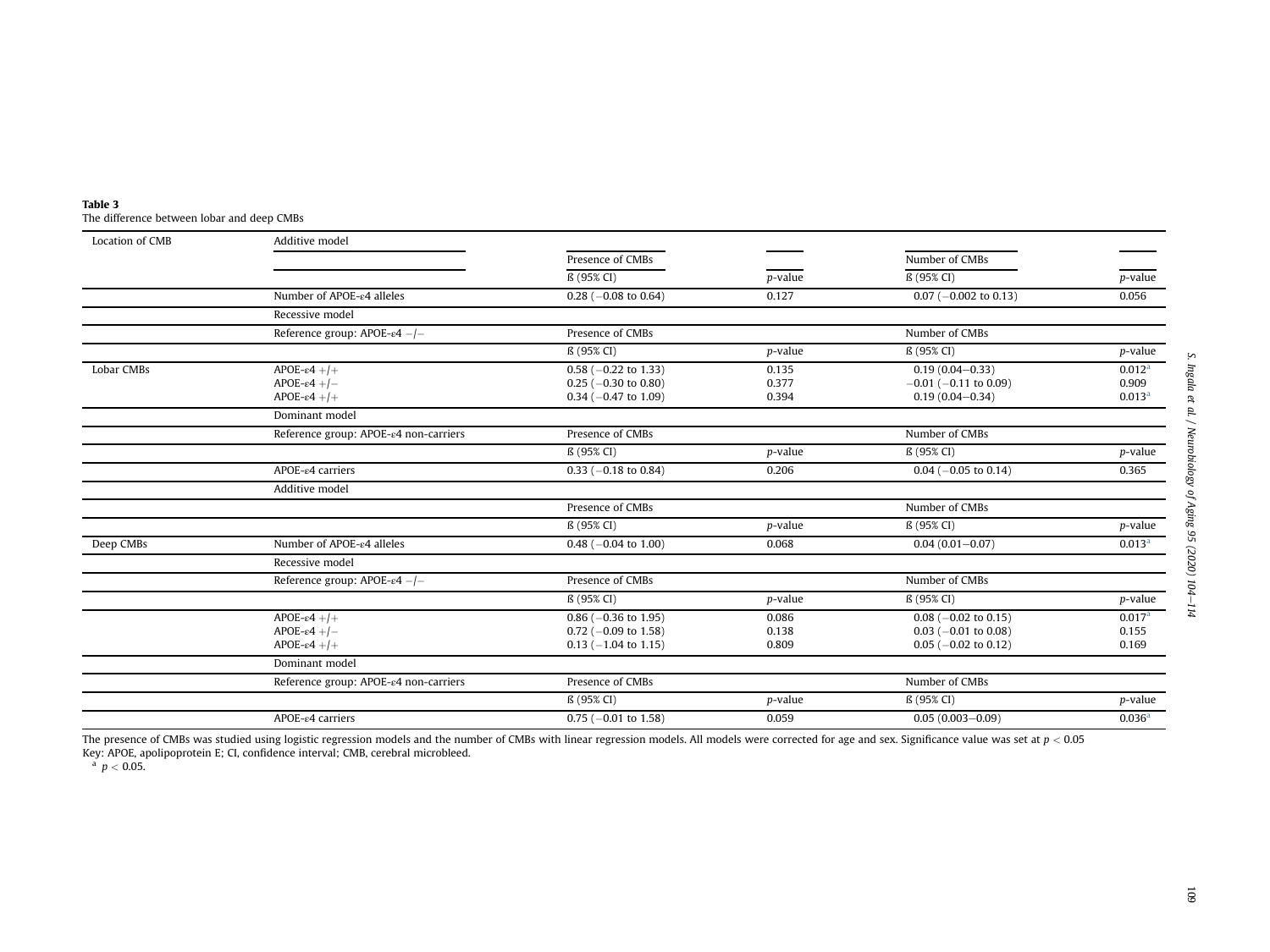<span id="page-6-0"></span>

Fig. 3. Distance between CMBs and WMHs. (A) shows the distribution of CMB distance to WMH compared to random sampling per lobe per side (Left/Right). (B) shows WMH distance to CMBs per lobe per side categorized as <5 mm, 5-10 mm, 10-15 mm, >15 mm (Left/Right). The y-axis reports the number of CMBs. Abbreviations: BG, basal ganglia; Thal, thalamus.

0.04–0.33,  $p < 0.05$ ) and APOE- $\varepsilon$ 4 heterozygotes ( $\beta = 0.19$ , 95% CI: 0.04 $-0.34$ ,  $p < 0.05$ ; recessive model, [Table 3](#page-5-0)).

The number of deep CMBs was higher in APOE-ε4 carriers with respect to non-carriers ( $\beta = 0.05$ , 95% CI: 0.003–0.09,  $p < 0.05$ ; dominant model, [Table 3\)](#page-5-0), and increased significantly with the number of APOE- $\varepsilon$ 4 alleles ( $\beta$  = 0.04, 95% CI: 0.01–0.07, p < 0.05; additive model, [Table 3\)](#page-5-0). There were statistically significant differences in the number of deep CMBs between APOE-ε4 homozygotes and non-carriers ( $\beta = 0.08$ , 95% CI: -0.02 to 0.15,  $p < 0.05$ ), but not between APOE-ε4 heterozygotes and non-carriers, or between APOE-ε4 homozygotes and heterozygotes (recessive model, [Table 3](#page-5-0)).

#### 3.3. APOE-2 genotype does not protect from the formation of CMBs

A description of the APOE-ε2 sample is reported in Table S2. APOE- $\epsilon$ 2 carriers were significantly younger ( $p < 0.001$ ) and demonstrated a significantly lower prevalence of hypercholesterolemia ( $p < 0.001$ ) with respect to the other groups. APOE- $\epsilon$ 2 carriers did not show a significantly different prevalence or number of CMBs compared to APOE  $\varepsilon 3/\varepsilon 3$  homozygotes, APOE  $\varepsilon 2/\varepsilon 4$ , or APOEε4 carriers (Table S3).

# 3.4. The relation of CMBs with known markers of cerebrovascular diseases

There was a weak but not statistically significant association between total WMH volume and the presence of CMBs ( $p = 0.07$ ), but no relation was found between total WMH volume and the number of CMBs (not shown). WMH volume was not associated preferentially with either lobar or deep CMBs (not shown).

Local co-occurrence of CMBs and WMHs was investigated in comparison with random sampling, and it was demonstrated that CMBs are spatially associated with WMHs [\(Fig. 3A](#page-6-0)). More specifically, most of the CMBs showed a distance <15 mm than WMHs [\(Fig. 3](#page-6-0)B).

There was no association between REGICOR score and the number of deep CMBs ( $\beta = 0.08$ ,  $R^2 = 0.02$ , 95% CI: -0.05 to 0.18, p = 0.17) (Table S4A). CAIDE score had no relation with the number of lobar CMBs ( $\beta$  = 0.17,  $R^2$  = 0.07, 95% CI: -0.02 to 0.41,  $p = 0.12$ ) (Table S4B).

#### 3.5. The relation between CMBs and other markers of AD

No significant associations were found between cortical volume, hippocampal volume, or precuneus volume (independent variables) and the presence of CMBs after correction for age, sex, and TIV (Table S5).

Similarly, there was no statistically significant association between the presence of CMBs and performance in the memory and executive function domains (Table S6).

## 4. Discussion

## 4.1. APOE-ε4 allele dose-dependent effect on the number of CMBs

In this study, we investigated the relation between CMBs with the APOE genotype, as well as other established biomarkers of AD and vascular pathology in a cohort of late- and middle-aged cognitively unimpaired subjects. As expected, our results showed that the presence and number of CMBs increase with age, as described by other literature reports ([Cordonnier et al., 2006;](#page-9-3) [Graff-](#page-9-20)[Radford et al., 2019](#page-9-20); [Yubi et al., 2018](#page-10-15)). The main contribution of this work is studying CMB burden in a group of APOE-ε4 homozygotes which allowed us to assess recessive (i.e., APOE-ε4 homozygotes vs. the rest of groups), additive (i.e., proportional to the number of  $\varepsilon$ 4 alleles), and dominant effects (APOE- $\epsilon$ 4 carriers vs. non-carriers) of the APOE- $\epsilon$ 4 genotype. Our main results are that (1) the number of CMBs parallels the number of APOE- $\varepsilon$ 4 alleles, with (2) APOE- $\varepsilon$ 4 homozygotes having a higher number of CMBs with respect to both APOE-ε4 heterozygotes and non-carriers; more specifically (3) APOE-ε4 homozygotes have a higher number of lobar CMBs compared to both APOE-ε4 heterozygotes and non-carriers, and increased number of deep CMBs with respect to non-carriers. All these APOE-ε4 effects showed a trend level with regards the presence of CMBs. Finally, we demonstrated that (4) CMBs co-occur with WMHs. These results confirm the influence of the APOE-ε4 genotype on the CMB burden even in cognitively unimpaired subjects with very low cardiovascular risk levels.

The effect of APOE- $\epsilon$ 4 allele dose on CMBs was found to be higher with respect the number of CMBs-a marker of severity—than their mere presence. This result might be indicative that, rather than increasing the prevalence of CMBs, harboring 2 copies of the APOE-ε4 allele may render the brain more fragile to cerebrovascular insults once they appear. The higher number of CMBs in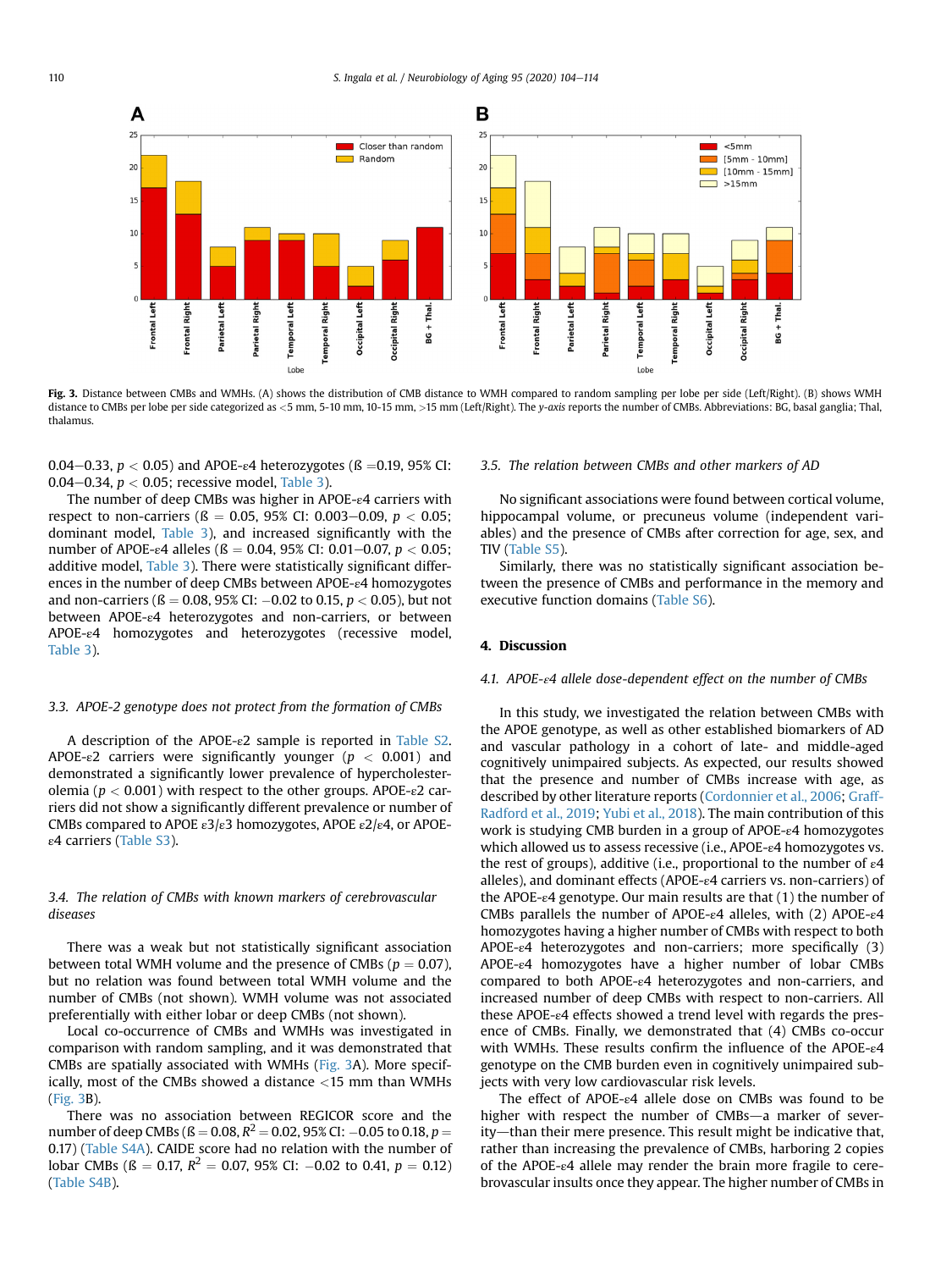APOE-ε4 homozygotes with respect to heterozygotes suggests that this effect may be mediated by the deposition of amyloid- $\beta$  plaques. By the average age of our APOE-ε4 groups, it is expected that about  $50\%$  of homozygotes show abnormal levels of amyloid- $\beta$  compared to only 15% and 10% in the heterozygote and non-carrier group, respectively ([Jansen et al., 2018\)](#page-9-21). In addition to plaques in the brain, amyloid- $\beta$  is deposited in the walls of cerebral capillaries and arteries, causing a disruption in the perivascular drainage of soluble amyloid- $\beta$  from the brain interstitium ([Hawkes et al., 2013,](#page-9-22) [2011](#page-9-23)). This is also suggested by the study of [Yates et al. \(2011](#page-10-16)) demonstrating that amyloid- $\beta$  mediates the association between APOE- $\epsilon$ 4 status and lobar CMBs. Taken together, these findings suggest that APOE-ε4 homozygotes may not necessarily be more susceptible to the presence of CMBs but their brain may be more fragile to cerebrovascular insults once they appear. We hypothesize that once the amyloid burden reaches a critical threshold, then the erosive action of amyloid- $\beta$  plaques deposited in the media and adventitia of small vessels of the leptomeninges and cerebral cortex becomes evident and might in time lead to CMB formation and eventually CAA ([Viswanathan and Greenberg, 2011\)](#page-10-17). However, we could not directly assess this hypothesis given the absence of amyloid biomarkers in this sample. In addition, other amyloid-independent mechanisms cannot be discarded. An alternative explanation might be that APOE-ε4 makes the brain more vulnerable to CMBs through the disruption of the blood-brain barrier mediated by brain capillary pericytes degeneration, independently of amyloid plaques accumulation [\(Montagne et al., 2020\)](#page-9-24).

#### 4.2. The role of APOE- $\varepsilon$ 2 in the formation of CMBs

Literature reports on the role of APOE-ε2 in AD show conflicting results. Although some reports conclude that APOE-ε2 is protective against AD development due to a reduced accumulation of amyloid deposition [\(Benjamin et al., 1994](#page-8-7); [Corder et al., 1994;](#page-9-25) [Groot et al.,](#page-9-26) [2018;](#page-9-26) [Grothe et al., 2017;](#page-9-27) [Rebeck et al., 2002](#page-9-28)), others indicated an increased prevalence of CAA-related cerebral hemorrhages in APOE-ε2 carriers ([McCarron et al., 2000](#page-9-29); [McCarron and Nicoll, 1998](#page-9-30); [Nicoll et al., 1997](#page-9-31); [Tai et al., 2016](#page-10-18)). Our results showed no significant association between APOE- $\epsilon$ 2 and CMBs. It must be noted that we decided to exclude subjects with APOE- $\varepsilon$ 2/ $\varepsilon$ 4 genotype as it was difficult to disentangle the proportional impact of the 2 alleles on the presence or absence of CMBs. The only other literature report that investigated this relation showed an increased prevalence of CMBs in APOE-ε2 carriers compared to APOE-ε3 homozygous in a small sample of subjects with mild cognitive impairment or Alzheimer's dementia [\(Groot et al., 2018](#page-9-26)). Our results might also be driven by the young age of study participants.

## 4.3. CMBs occur in areas vulnerable to cerebrovascular damage together with WMH

To our knowledge, this is the first study showing a spatial cooccurrence of CMBs and WMH. This finding suggests that CMBs occur in areas affected by vascular damage. In a recent study, APOEε4 genotype was demonstrated to be the major driver of accumulation of WMH volume independently of AD diagnosis ([Sudre et al.,](#page-10-19) [2017](#page-10-19)). Even though not differing in overall WMH volume [\(Salvadó](#page-10-8) [et al., 2019\)](#page-10-8), APOE-ε4 homozygotes in the sample here studied show a higher prevalence of pathologic levels of WMHs compared to heterozygotes and non-carriers ([Rojas et al., 2018](#page-10-10)). One potential explanation to these apparently contradictory findings is that the brain of APOE-ε4 homozygotes is more vulnerable to neurovascular insults and, once vascular pathology appears, it progresses faster than in the other genotypic groups. WMHs are thought to be a marker of cerebral small vessel disease, therefore a possible

pathophysiological explanation linking WMHs with CMBs is that they both might be due to partial ischemia of the cerebral tissue and degradation of the blood-brain barrier ([Wardlaw et al., 2015\)](#page-10-20). In line with the proposed vascular etiology, WMHs are associated with cardiovascular risk factors such as hypertension ([Abraham et al.,](#page-8-8) [2016](#page-8-8)), diabetes [\(Brundel et al., 2014\)](#page-8-9), and smoking ([Power et al.,](#page-9-32) [2015](#page-9-32)), and occur with greater frequency in AD patients compared with normal controls [\(Holland et al., 2008](#page-9-33); [Provenzano et al., 2013\)](#page-9-34). Interestingly, parenchymal WMHs are also related to CAA [\(Esiri](#page-9-35) [et al., 2015;](#page-9-35) [Holland et al., 2008;](#page-9-33) [Zipfel et al., 2009\)](#page-10-21). We believe that WMHs and CMBs are two different ways of expression of both cerebrovascular and neurodegenerative processes, due to the synergistic effect of cardiovascular risk factors and amyloid deposition.

The association between WMH volume and the presence of CMBs was weak probably because of the low vascular burden in this cohort, as reflected also by the CAIDE and REGICOR risk scores. As the study participants have a positive family history of AD and might be aware of their relatively high genetic predisposition, they might follow a healthy lifestyle in order to keep a low cardiovascular burden and hence lower their risk of developing dementia later in life. We suspect that our lack of significant associations between CAIDE and lobar CMBs on one side and REGICOR and deep CMBs on the other side is due to the same reason.

## 4.4. No association between CMBs and known AD atrophy markers or cognition

Previous reports suggest that in AD the APOE-ε4 allele is asso-ciated with greater vulnerability to gray matter loss [\(Chen et al.,](#page-9-36) [2015](#page-9-36); [Haller et al., 2018;](#page-9-0) [Liu et al., 2010](#page-9-37); [Lupton et al., 2017](#page-9-38); [Pievani et al., 2009](#page-9-39); [Spampinato et al., 2011](#page-10-22)). A recent study demonstrated a weak association between reduced gray matter volume in some brain regions and APOE-ε4 genotype or familiar history of AD, but no overall differences in cortical volume between APOE-ε4 carriers and non-carriers in cognitively healthy middleaged subjects [\(Ten Kate et al., 2016](#page-10-23)). However, in the same sample studied here and as compared to heterozygotes and noncarriers, cognitively unimpaired APOE-ε4 homozygotes showed reduced gray matter volume in AD-relevant regions, such as the hippocampus, which became apparent after the fifth decade of life [\(Cacciaglia et al., 2018\)](#page-8-4). We found no significant associations between the presence of CMBs and typical cortical areas of degeneration in AD, namely hippocampal volume, precuneus volume, and the whole cortical volume. Moreover, clinico-pathological studies have shown independent contributions of small vessel disease [\(Snowdon, 1997\)](#page-10-24) and CAA ([Launer et al., 2012\)](#page-9-40) to cognitive impairment in AD. Also, we found no statistically significant association between the presence of CMBs and performance in the memory and executive function domains. Probably, gray matter volume loss and drop in cognitive performance are later-stage processes of neurodegeneration driven by APOE-ε4, and our study participants were generally too young to yet show strong effects.

#### 4.5. Strengths and limitations of this study

This study has some strengths and limitations that should be noted. One of the strengths is the unprecedented composition of our cohort, formed by old- and middle-aged cognitively unimpaired participants enriched for APOE status with limited cardiovascular burden. This composition allowed us to study the presence of CMBs without the confounding effect of other comorbidities and to study the differences in CMB load as a function of APOE genotype. Nevertheless, the characteristics of our cohort also caused some difficulties that resulted in some limitations. The high percentage of relatively young and CMB-free individuals and the low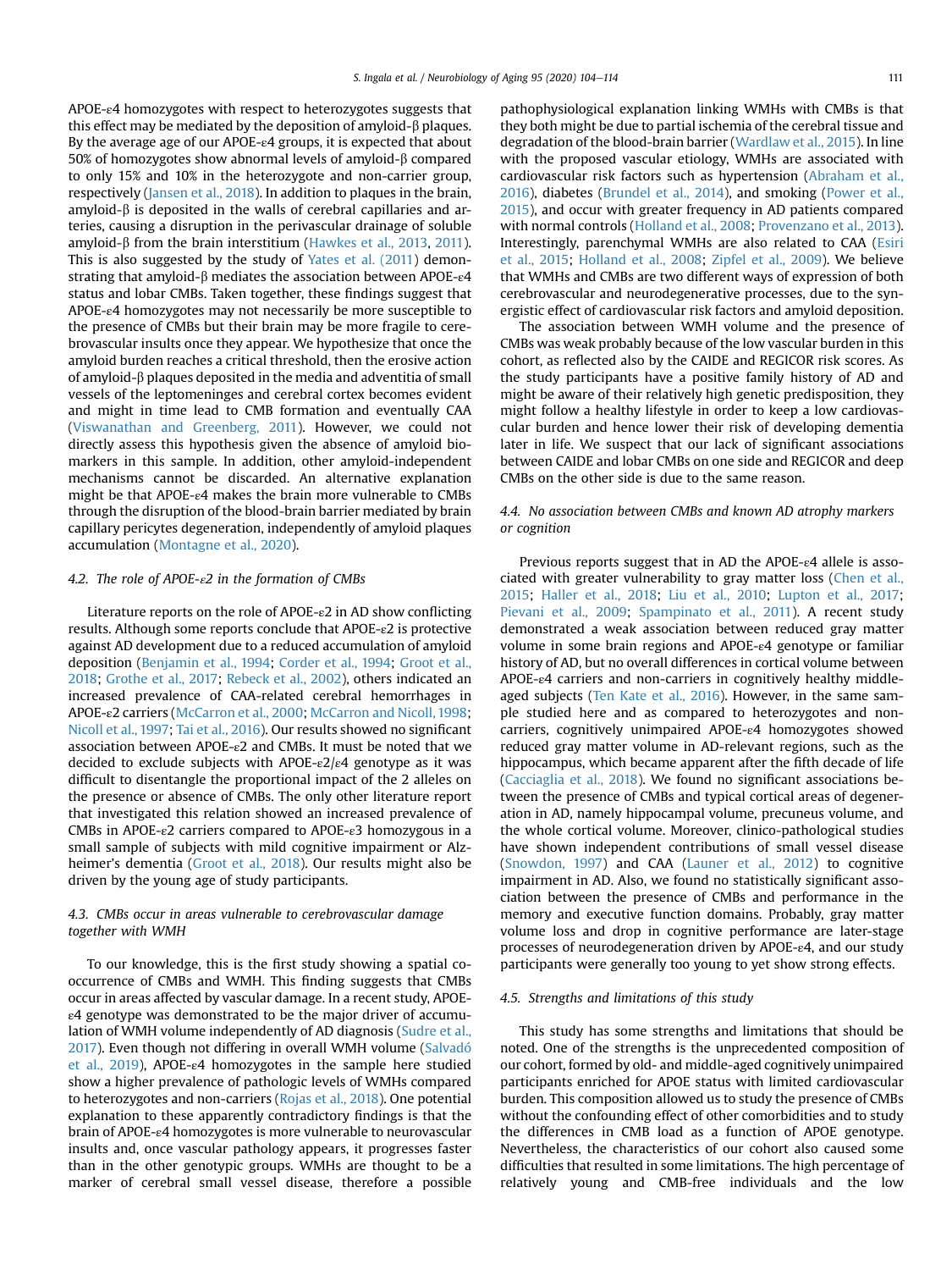cardiovascular burden resulted in weaker associations. Another limitation was the technique used to detect the presence of CMBs, which were assessed on T2\*-weighted MR images. CMBs can be visualized as small round foci of hypointensity less than 10 mm in diameter at both T2\*-weighted MRI and SWI [\(Haller et al., 2018\)](#page-9-0). However, studies applying SWI showed twice the prevalence rates for CMBs compared to studies using T2\*-weighted MRI ([Haller](#page-9-0) [et al., 2018](#page-9-0)). Although SWI allows for a higher sensitivity in the detection of CMBs, T2\* imaging has been more frequently used in AD studies and thus this made our results more comparable with those found in literature ([ten Kate et al., 2018\)](#page-10-25). Moreover, different statistical models were built to scrutinize the relationship between APOE genotype and CMBs from different perspectives and make our results more comparable with other literature findings, but they were not corrected for multiple comparisons. This was not done as the different models were not independent, hence correction for false discovery rate could increase the number of false negatives and render over-conservative results, especially given the composition of our cohort. Nevertheless, in light of this, results should be taken with a note of caution. Another obvious limitation is the cross-sectional nature of our study, which prevents us from assessing the impact of CMB load and its longitudinal change on the clinical progression of the studied individuals. Finally, the lack of participants' amyloid status is also a limitation of the study and further research is needed to investigate the role of CSF biomarkers in the formation of CMBs.

#### 5. Conclusions

The number of CMBs parallels the number of APOE-ε4 alleles, suggesting that APOE-ε4 genotype more vulnerable brain to cerebrovascular insults. APOE-ε4 homozygotes show a higher number of lobar CMBs with respect to APOE-ε4 heterozygotes and noncarriers, probably indicating a dose-dependent mechanism which may partially explain their increased risk of AD. Finally, cooccurrence of CMBs and WMH suggest that these lesions might occur in areas of the brain with higher vascular fragility, possibly sharing a common physiopathology.

#### Disclosure statement

Prof. Frederik Barkhof received payment and honoraria from Bayer, Biogen, TEVA, Merck-Serono, Novartis, Roche, IXICO Ltd, GeNeuro, and Combinostics for consulting; research support via grants from EU/EFPIA Innovative Medicines Initiative Joint Undertaking (AMYPAD consortium), EuroPOND (H2020), UK MS Society, Dutch MS Society, PICTURE (IMDI NWO), NIHR UCLH Biomedical Research Centre (BRC), ECTRIMS-MAGNIMS. Dr José Luis Molinuevo has served/serves as a consultant or at advisory boards for the following for-profit companies, or has given lectures in symposia sponsored by the following for-profit companies: Roche Diagnostics, Genentech, Novartis, Lundbeck, Oryzon, Biogen, Lilly, Janssen, Green Valley, MSD, Eisai, Alector, BioCross, GE Healthcare, ProMIS Neurosciences, NovoNordisk, Zambón, Cytox and Nutricia.GK: GK is a full time employee of Roche Diagnostics GmbH.

#### CRediT authorship contribution statement

Silvia Ingala: Methodology, Formal analysis, Data curation, Writing - review & editing. Linda Mazzai: Writing - review & editing. Carole H. Sudre: Formal analysis. Gemma Salvadó: Data curation. Anna Brugulat-Serrat: Data curation. Viktor Wottschel: Data curation. Carles Falcon: Data curation. Grégory Operto: Data curation. Betty Tijms: Data curation. Juan Domingo Gispert: Project administration, Investigation, Supervision. José Luis Molinuevo: Investigation, Data curation, Supervision. Frederik Barkhof: Methodology, Data curation, Supervision.

#### Acknowledgements

This publication is part of the ALFA study (ALzheimer and FAmilies). The authors would like to express their most sincere gratitude to the ALFA project participants, without whom this research would have not been possible. Collaborators of the ALFA study are: Anabela Beteta, Raffaele Cacciaglia, Alba Cañas, Irene Cumplido, Carme Deulofeu, Ruth Domínguez, Maria Emilio, Karine Fauria, Oriol Grau-Rivera, Laura Hernández, Gema Huesa, Jordi Huguet, Eider M. Arenaza-Urquijo, Paula Marne, Tania Menchón, Marta Milà-Alomà, Carolina Minguillon, Albina Polo, Sandra Prades, Aleix Sala-Vila, Gonzalo Sánchez-Benavides, Anna Soteras, Marc Suárez-Calvet, Marc Vilanova, and Natalia Vilor-Tejedor.

Funding: The research leading to these results has received funding from "la Caixa" (LCF/PR/GN17/10300004). Additional funding was obtained from Fondo de Investigación Sanitaria (FIS), under grant PI12/00326. This project has received support from the following EU/EFPIA, Belgium Innovative Medicines Initiatives Joint Undertakings: EPAD grant no. 115736 (European Prevention of Alzheimer's Dementia Consortium, United Kingdom). C.H.S. is supported by an Alzheimer's Society Junior Fellowship, United Kingdom (AS-JF-17-011). V.W. has received funding from the European Union's Horizon 2020 research and innovation program under grant agreement No. 666992. J.D.G. holds a "Ramón y Cajal" fellowship (RYC-2013-13054). F.B. is supported by the NIHR UCLH, United Kingdom biomedical research center.

#### Appendix A. Supplementary data

Supplementary data to this article can be found online at [https://](https://doi.org/10.1016/j.neurobiolaging.2020.06.015) [doi.org/10.1016/j.neurobiolaging.2020.06.015.](https://doi.org/10.1016/j.neurobiolaging.2020.06.015)

#### References

- <span id="page-8-8"></span>[Abraham, H.M.A., Wolfson, L., Moscufo, N., Guttmann, C.R.G., Kaplan, R.F.,](http://refhub.elsevier.com/S0197-4580(20)30208-6/sref1) [White, W.B., 2016. Cardiovascular risk factors and small vessel disease of the](http://refhub.elsevier.com/S0197-4580(20)30208-6/sref1) [brain: blood pressure, white matter lesions, and functional decline in older](http://refhub.elsevier.com/S0197-4580(20)30208-6/sref1) [persons. J. Cereb. Blood Flow Metab. 36, 132](http://refhub.elsevier.com/S0197-4580(20)30208-6/sref1)-[142](http://refhub.elsevier.com/S0197-4580(20)30208-6/sref1).
- <span id="page-8-1"></span>[Belloy, M.E., Napolioni, V., Greicius, M.D., 2019. A quarter century of APOE and](http://refhub.elsevier.com/S0197-4580(20)30208-6/sref2) Alzheimer'[s disease: progress to date and the path forward. Neuron 101,](http://refhub.elsevier.com/S0197-4580(20)30208-6/sref2) [820](http://refhub.elsevier.com/S0197-4580(20)30208-6/sref2)-[838](http://refhub.elsevier.com/S0197-4580(20)30208-6/sref2).
- <span id="page-8-7"></span>[Benjamin, R., Leake, A., McArthur, F.K., Ince, P.G., Candy, J.M., Edwardson, J.A.,](http://refhub.elsevier.com/S0197-4580(20)30208-6/sref3) [Morris, C.M., Bjertness, E., 1994. Protective effect of apoE epsilon 2 in Alz](http://refhub.elsevier.com/S0197-4580(20)30208-6/sref3)heimer'[s disease. Lancet \(London, England\) 344, 473.](http://refhub.elsevier.com/S0197-4580(20)30208-6/sref3)
- <span id="page-8-2"></span>[Böhm, P., Peña-Casanova, J., Gramunt, N., Manero, R.M., Terrón, C., Quiñones](http://refhub.elsevier.com/S0197-4580(20)30208-6/sref4) [Úbeda, S., 2005. Spanish version of the Memory Impairment Screen \(MIS\):](http://refhub.elsevier.com/S0197-4580(20)30208-6/sref4) [normative data and discriminant validity | Versión Española del Memory](http://refhub.elsevier.com/S0197-4580(20)30208-6/sref4) [Impairment Screen \(MIS\): Datos normatives y de validez discriminativa. Neu](http://refhub.elsevier.com/S0197-4580(20)30208-6/sref4)[rologia 20, 402](http://refhub.elsevier.com/S0197-4580(20)30208-6/sref4)-[411.](http://refhub.elsevier.com/S0197-4580(20)30208-6/sref4)
- <span id="page-8-5"></span>[Brugulat-Serrat, A., Salvadó, G., Sudre, C.H., Grau-Rivera, O., Suárez-Calvet, M.,](http://refhub.elsevier.com/S0197-4580(20)30208-6/sref5) [Falcon, C., Sánchez-Benavides, G., Gramunt, N., Fauria, K., Cardoso, M.J.,](http://refhub.elsevier.com/S0197-4580(20)30208-6/sref5) [Barkhof, F., Molinuevo, J.L., Gispert, J.D., Study, for the A., 2019. Patterns of white](http://refhub.elsevier.com/S0197-4580(20)30208-6/sref5) [matter hyperintensities associated with cognition in middle-aged cognitively](http://refhub.elsevier.com/S0197-4580(20)30208-6/sref5) healthy individuals. Brain Imaging Behav.  $1-12$ .
- <span id="page-8-9"></span>[Brundel, M., Kappelle, L.J., Biessels, G.J., 2014. Brain imaging in type 2 diabetes. Eur.](http://refhub.elsevier.com/S0197-4580(20)30208-6/sref6) [Neuropsychopharmacol. 24, 1967](http://refhub.elsevier.com/S0197-4580(20)30208-6/sref6)–[1981.](http://refhub.elsevier.com/S0197-4580(20)30208-6/sref6)
- <span id="page-8-3"></span>[Buschke, H., Kuslansky, G., Katz, M., Stewart, W.F., Sliwinski, M.J., Eckholdt, H.M.,](http://refhub.elsevier.com/S0197-4580(20)30208-6/sref7) [Lipton, R.B., 1999. Screening for dementia with the Memory Impairment Screen.](http://refhub.elsevier.com/S0197-4580(20)30208-6/sref7) [Neurology 52, 231](http://refhub.elsevier.com/S0197-4580(20)30208-6/sref7)-[238.](http://refhub.elsevier.com/S0197-4580(20)30208-6/sref7)
- <span id="page-8-4"></span>[Cacciaglia, R., Molinuevo, J.L., Falcón, C., Brugulat-Serrat, A., Sánchez-Benavides, G.,](http://refhub.elsevier.com/S0197-4580(20)30208-6/sref8) [Gramunt, N., Esteller, M., Morán, S., Minguillón, C., Fauria, K., Gispert, J.D., 2018.](http://refhub.elsevier.com/S0197-4580(20)30208-6/sref8) [Effects of APOE-](http://refhub.elsevier.com/S0197-4580(20)30208-6/sref8)ε[4 allele load on brain morphology in a cohort of middle-aged](http://refhub.elsevier.com/S0197-4580(20)30208-6/sref8) [healthy individuals with enriched genetic risk for Alzheimer](http://refhub.elsevier.com/S0197-4580(20)30208-6/sref8)'s disease. Alz-<br>[heimers Dement. 14, 902](http://refhub.elsevier.com/S0197-4580(20)30208-6/sref8)–[912.](http://refhub.elsevier.com/S0197-4580(20)30208-6/sref8)
- <span id="page-8-6"></span>[Cardoso, M.J., Modat, M., Wolz, R., Melbourne, A., Cash, D., Rueckert, D., Ourselin, S.,](http://refhub.elsevier.com/S0197-4580(20)30208-6/sref9) 2015. Geodesic information fl[ows: spatially-variant graphs and their application](http://refhub.elsevier.com/S0197-4580(20)30208-6/sref9) [to segmentation and fusion. IEEE Trans. Med. Imaging 34, 1976](http://refhub.elsevier.com/S0197-4580(20)30208-6/sref9)-[1988.](http://refhub.elsevier.com/S0197-4580(20)30208-6/sref9)
- <span id="page-8-0"></span>[Caselli, R.J., Dueck, A.C., Osborne, D., Sabbagh, M.N., Connor, D.J., Ahern, G.L.,](http://refhub.elsevier.com/S0197-4580(20)30208-6/sref10) [Baxter, L.C., Rapcsak, S.Z., Shi, J., Woodruff, B.K., Locke, D.E.C., Snyder, C.H.,](http://refhub.elsevier.com/S0197-4580(20)30208-6/sref10) [Alexander, G.E., Rademakers, R., Reiman, E.M., 2009. Longitudinal modeling of](http://refhub.elsevier.com/S0197-4580(20)30208-6/sref10)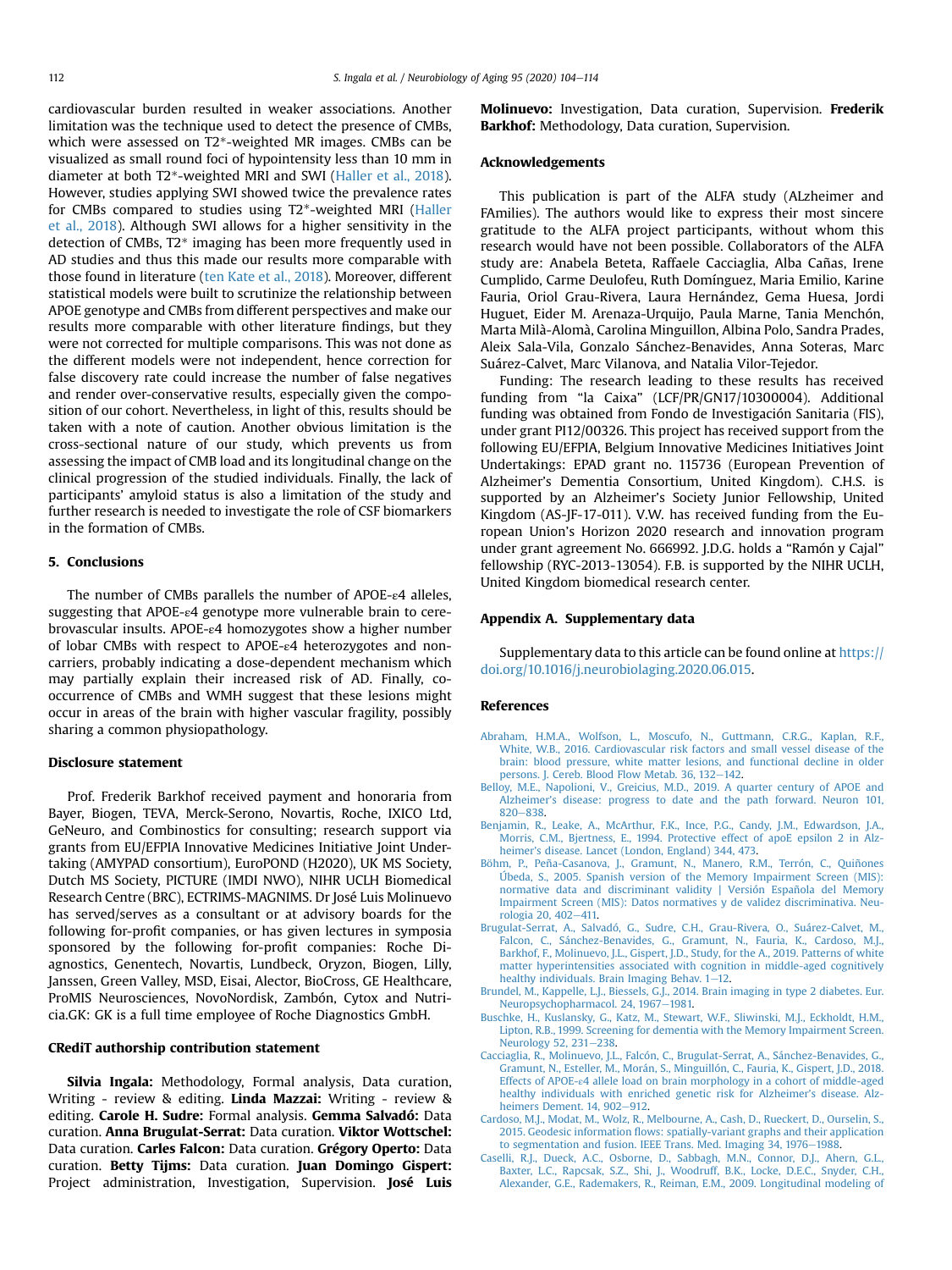[age-related memory decline and the APOE](http://refhub.elsevier.com/S0197-4580(20)30208-6/sref10) ε[4 effect. N. Engl. J. Med. 361,](http://refhub.elsevier.com/S0197-4580(20)30208-6/sref10)  $255 - 263$  $255 - 263$  $255 - 263$ .

- <span id="page-9-36"></span>[Chen, J., Shu, H., Wang, Z., Liu, D., Shi, Y., Zhang, X., Zhang, Z., 2015. The interaction of](http://refhub.elsevier.com/S0197-4580(20)30208-6/sref11) [APOE genotype by age in amnestic mild cognitive impairment: a voxel-based](http://refhub.elsevier.com/S0197-4580(20)30208-6/sref11) [morphometric study. J. Alzheimers Dis. 43, 657](http://refhub.elsevier.com/S0197-4580(20)30208-6/sref11)-[668.](http://refhub.elsevier.com/S0197-4580(20)30208-6/sref11)
- <span id="page-9-25"></span>[Corder, E.H., Saunders, A.M., Risch, N.J., Strittmatter, W.J., Schmechel, D.E.,](http://refhub.elsevier.com/S0197-4580(20)30208-6/sref12) [Gaskell, P.C., Rimmler, J.B., Locke, P.A., Conneally, P.M., Schmader, K.E.,](http://refhub.elsevier.com/S0197-4580(20)30208-6/sref12) [Small, G.W., Roses, A.D., Haines, J.L., Pericak-Vance, M.A., 1994. Protective effect](http://refhub.elsevier.com/S0197-4580(20)30208-6/sref12) [of apolipoprotein E type 2 allele for late onset Alzheimer disease. Nat. Genet. 7,](http://refhub.elsevier.com/S0197-4580(20)30208-6/sref12) [180](http://refhub.elsevier.com/S0197-4580(20)30208-6/sref12)-[184](http://refhub.elsevier.com/S0197-4580(20)30208-6/sref12).
- <span id="page-9-19"></span>[Cordonnier, C., Potter, G.M., Jackson, C.A., Doubal, F., Keir, S., Sudlow, C.L.M.,](http://refhub.elsevier.com/S0197-4580(20)30208-6/sref13) [Wardlaw, J.M., Al-Shahi Salman, R., 2009. Improving interrater agreement about](http://refhub.elsevier.com/S0197-4580(20)30208-6/sref13) [brain microbleeds: development of the Brain Observer MicroBleed Scale](http://refhub.elsevier.com/S0197-4580(20)30208-6/sref13) [\(BOMBS\). Stroke 40, 94](http://refhub.elsevier.com/S0197-4580(20)30208-6/sref13)-[99](http://refhub.elsevier.com/S0197-4580(20)30208-6/sref13).
- <span id="page-9-1"></span>[Cordonnier, C., van der Flier, W.M., 2011. Brain microbleeds and Alzheimer](http://refhub.elsevier.com/S0197-4580(20)30208-6/sref14)'s disease: [innocent observation or key player? Brain 134, 335](http://refhub.elsevier.com/S0197-4580(20)30208-6/sref14)-[344](http://refhub.elsevier.com/S0197-4580(20)30208-6/sref14).
- <span id="page-9-3"></span>[Cordonnier, C., van der Flier, W.M., Sluimer, J.D., Leys, D., Barkhof, F., Scheltens, P.,](http://refhub.elsevier.com/S0197-4580(20)30208-6/sref15) [2006. Prevalence and severity of microbleeds in a memory clinic setting.](http://refhub.elsevier.com/S0197-4580(20)30208-6/sref15) [Neurology 66, 1356](http://refhub.elsevier.com/S0197-4580(20)30208-6/sref15)-[1360](http://refhub.elsevier.com/S0197-4580(20)30208-6/sref15).
- <span id="page-9-13"></span>[Ecay-Torres, M., Estanga, A., Tainta, M., Izagirre, A., Garcia-Sebastian, M., Villanua, J.,](http://refhub.elsevier.com/S0197-4580(20)30208-6/sref16) [Clerigue, M., Iriondo, A., Urreta, I., Arrospide, A., Díaz-Mardomingo, C.,](http://refhub.elsevier.com/S0197-4580(20)30208-6/sref16) [Kivipelto, M., Martinez-Lage, P., 2018. Increased CAIDE dementia risk, cognition,](http://refhub.elsevier.com/S0197-4580(20)30208-6/sref16) biomarkers, and vascular burden in healthy adults. Neurology 91,  $e^{217-e^{226}$ .
- <span id="page-9-14"></span>[Enache, D., Solomon, A., Cavallin, L., Kåreholt, I., Kramberger, M.G., Aarsland, D.,](http://refhub.elsevier.com/S0197-4580(20)30208-6/sref17) [Kivipelto, M., Eriksdotter, M., Winblad, B., Jelic, V., 2016. CAIDE Dementia Risk](http://refhub.elsevier.com/S0197-4580(20)30208-6/sref17) [Score and biomarkers of neurodegeneration in memory clinic patients without](http://refhub.elsevier.com/S0197-4580(20)30208-6/sref17) dementia. Neurobiol. Aging  $42$ ,  $124-131$ .
- <span id="page-9-35"></span>[Esiri, M., Chance, S., Joachim, C., Warden, D., Smallwood, A., Sloan, C., Christie, S.,](http://refhub.elsevier.com/S0197-4580(20)30208-6/sref18) [Wilcock, G., Smith, A.D., 2015. Cerebral amyloid angiopathy, subcortical white](http://refhub.elsevier.com/S0197-4580(20)30208-6/sref18) [matter disease and dementia: literature review and study in OPTIMA. Brain](http://refhub.elsevier.com/S0197-4580(20)30208-6/sref18) Pathol.  $25.51 - 62$ .
- <span id="page-9-18"></span>[Fazekas, F., Chawluk, J.B., Alavi, A., Hurtig, H.I., Zimmerman, R.A., 1987. MR signal](http://refhub.elsevier.com/S0197-4580(20)30208-6/sref19) abnormalities at 1.5 T in Alzheimer'[s dementia and normal aging. Am. J.](http://refhub.elsevier.com/S0197-4580(20)30208-6/sref19) [Roentgenol. 149, 351](http://refhub.elsevier.com/S0197-4580(20)30208-6/sref19)-[356](http://refhub.elsevier.com/S0197-4580(20)30208-6/sref19).
- <span id="page-9-20"></span>[Graff-Radford, J., Botha, H., Rabinstein, A.A., Gunter, J.L., Przybelski, S.A., Lesnick, T.,](http://refhub.elsevier.com/S0197-4580(20)30208-6/sref20) [Huston, J., Flemming, K.D., Preboske, G.M., Senjem, M.L., Brown, R.D.,](http://refhub.elsevier.com/S0197-4580(20)30208-6/sref20)<br>[Mielke, M.M., Roberts, R.O., Lowe, V.J., Knopman, D.S., Petersen, R.C.,](http://refhub.elsevier.com/S0197-4580(20)30208-6/sref20) [Kremers, W., Vemuri, P., Jack, C.R., Kantarci, K., 2019. Cerebral microbleeds:](http://refhub.elsevier.com/S0197-4580(20)30208-6/sref20) [prevalence and relationship to amyloid burden. Neurology 92, E253](http://refhub.elsevier.com/S0197-4580(20)30208-6/sref20)-[E262.](http://refhub.elsevier.com/S0197-4580(20)30208-6/sref20)
- <span id="page-9-26"></span>[Groot, C., Sudre, C.H., Barkhof, F., Teunissen, C.E., van Berckel, B.N.M., Seo, S.W.,](http://refhub.elsevier.com/S0197-4580(20)30208-6/sref21) [Ourselin, S., Scheltens, P., Cardoso, M.J., van der Flier, W.M., Ossenkoppele, R.,](http://refhub.elsevier.com/S0197-4580(20)30208-6/sref21) [2018. Clinical phenotype, atrophy, and small vessel disease in APOE](http://refhub.elsevier.com/S0197-4580(20)30208-6/sref21)ε[2 carriers](http://refhub.elsevier.com/S0197-4580(20)30208-6/sref21) [with Alzheimer disease. Neurology 91 e1851](http://refhub.elsevier.com/S0197-4580(20)30208-6/sref21)-[e1859.](http://refhub.elsevier.com/S0197-4580(20)30208-6/sref21)
- <span id="page-9-27"></span>[Grothe, M.J., Villeneuve, S., Dyrba, M., Bartrés-Faz, D., Wirth, M., Alzheimer](http://refhub.elsevier.com/S0197-4580(20)30208-6/sref22)'s Disease [Neuroimaging Initiative, 2017. Multimodal characterization of older](http://refhub.elsevier.com/S0197-4580(20)30208-6/sref22) APOE2 [carriers reveals selective reduction of amyloid load. Neurology 88, 569](http://refhub.elsevier.com/S0197-4580(20)30208-6/sref22)-[576](http://refhub.elsevier.com/S0197-4580(20)30208-6/sref22).
- <span id="page-9-0"></span>[Haller, S., Vernooij, M.W., Kuijer, J.P.A., Larsson, E.-M., Jäger, H.R., Barkhof, F., 2018.](http://refhub.elsevier.com/S0197-4580(20)30208-6/sref23) [Cerebral microbleeds : imaging and clinical signi](http://refhub.elsevier.com/S0197-4580(20)30208-6/sref23)ficance. Radiology 287.
- <span id="page-9-22"></span>[Hawkes, C.A., Gatherer, M., Sharp, M.M., Dorr, A., Yuen, H.M., Kalaria, R., Weller, R.O.,](http://refhub.elsevier.com/S0197-4580(20)30208-6/sref24) [Carare, R.O., 2013. Regional differences in the morphological and functional](http://refhub.elsevier.com/S0197-4580(20)30208-6/sref24) [effects of aging on cerebral basement membranes and perivascular drainage of](http://refhub.elsevier.com/S0197-4580(20)30208-6/sref24) amyloid- $\beta$  [from the mouse brain. Aging Cell 12, 224](http://refhub.elsevier.com/S0197-4580(20)30208-6/sref24)-[236.](http://refhub.elsevier.com/S0197-4580(20)30208-6/sref24)
- <span id="page-9-23"></span>[Hawkes, C.A., Härtig, W., Kacza, J., Schliebs, R., Weller, R.O., Nicoll, J.A., Carare, R.O.,](http://refhub.elsevier.com/S0197-4580(20)30208-6/sref25) [2011. Perivascular drainage of solutes is impaired in the ageing mouse brain and](http://refhub.elsevier.com/S0197-4580(20)30208-6/sref25) [in the presence of cerebral amyloid angiopathy. Acta Neuropathol. 121,](http://refhub.elsevier.com/S0197-4580(20)30208-6/sref25)  $431 - 443$  $431 - 443$
- <span id="page-9-33"></span>[Holland, C.M., Smith, E.E., Csapo, I., Gurol, M.E., Brylka, D.A., Killiany, R.J., Blacker, D.,](http://refhub.elsevier.com/S0197-4580(20)30208-6/sref26) [Albert, M.S., Guttmann, C.R.G., Greenberg, S.M., 2008. Spatial distribution of](http://refhub.elsevier.com/S0197-4580(20)30208-6/sref26) [white-matter hyperintensities in Alzheimer disease, cerebral amyloid angiop](http://refhub.elsevier.com/S0197-4580(20)30208-6/sref26)[athy, and healthy aging. Stroke 39, 1127](http://refhub.elsevier.com/S0197-4580(20)30208-6/sref26)-[1133.](http://refhub.elsevier.com/S0197-4580(20)30208-6/sref26)
- <span id="page-9-21"></span>[Jansen, W.J., Ossenkoppele, R., Tijms, B.M., Fagan, A.M., Hansson, O., Klunk, W.E., van](http://refhub.elsevier.com/S0197-4580(20)30208-6/sref27) [der Flier, W.M., Villemagne, V.L., Frisoni, G.B., Fleisher, A.S., Lleó, A.,](http://refhub.elsevier.com/S0197-4580(20)30208-6/sref27) [Mintun, M.A., Wallin, A., Engelborghs, S., Na, D.L., Chételat, G., Molinuevo, J.L.,](http://refhub.elsevier.com/S0197-4580(20)30208-6/sref27) [Landau, S.M., Mattsson, N., Kornhuber, J., Sabri, O., Rowe, C.C., Parnetti, L.,](http://refhub.elsevier.com/S0197-4580(20)30208-6/sref27) [Popp, J., Fladby, T., Jagust, W.J., Aalten, P., Lee, D.Y., Vandenberghe, R., Resende de](http://refhub.elsevier.com/S0197-4580(20)30208-6/sref27) [Oliveira, C., Kapaki, E., Froelich, L., Ivanoiu, A., Gabryelewicz, T., Verbeek, M.M.,](http://refhub.elsevier.com/S0197-4580(20)30208-6/sref27) [Sanchez-Juan, P., Hildebrandt, H., Camus, V., Zboch, M., Brooks, D.J., Drzezga, A.,](http://refhub.elsevier.com/S0197-4580(20)30208-6/sref27) [Rinne, J.O., Newberg, A., de Mendonça, A., Sarazin, M., Rabinovici, G.D.,](http://refhub.elsevier.com/S0197-4580(20)30208-6/sref27) [Madsen, K., Kramberger, M.G., Nordberg, A., Mok, V., Mroczko, B., Wolk, D.A.,](http://refhub.elsevier.com/S0197-4580(20)30208-6/sref27) [Meyer, P.T., Tsolaki, M., Scheltens, P., Verhey, F.R.J., Visser, P.J., Aarsland, D.,](http://refhub.elsevier.com/S0197-4580(20)30208-6/sref27) [Alcolea, D., Alexander, M., Almdahl, I.S., Arnold, S.E., Baldeiras, I., Barthel, H., van](http://refhub.elsevier.com/S0197-4580(20)30208-6/sref27) [Berckel, B.N.M., Blennow, K., van Buchem, M.A., Cavedo, E., Chen, K., Chipi, E.,](http://refhub.elsevier.com/S0197-4580(20)30208-6/sref27) [Cohen, A.D., Förster, S., Fortea, J., Frederiksen, K.S., Freund-Levi, Y., Gkatzima, O.,](http://refhub.elsevier.com/S0197-4580(20)30208-6/sref27) [Gordon, M.F., Grimmer, T., Hampel, H., Hausner, L., Hellwig, S., Herukka, S.-K.,](http://refhub.elsevier.com/S0197-4580(20)30208-6/sref27) [Johannsen, P., Klimkowicz-Mrowiec, A., Köhler, S., Koglin, N., van Laere, K., de](http://refhub.elsevier.com/S0197-4580(20)30208-6/sref27) [Leon, M., Lisetti, V., Maier, W., Marcusson, J., Meulenbroek, O., Møllergård, H.M.,](http://refhub.elsevier.com/S0197-4580(20)30208-6/sref27) [Morris, J.C., Nordlund, A., Novak, G.P., Paraskevas, G.P., Perera, G., Peters, O.,](http://refhub.elsevier.com/S0197-4580(20)30208-6/sref27) [Ramakers, I.H.G.B., Rami, L., Rodríguez-Rodríguez, E., Roe, C.M., Rot, U.,](http://refhub.elsevier.com/S0197-4580(20)30208-6/sref27) [Rüther, E., Santana, I., Schröder, J., Seo, S.W., Soininen, H., Spiru, L., Stomrud, E.,](http://refhub.elsevier.com/S0197-4580(20)30208-6/sref27) [Struyfs, H., Teunissen, C.E., Vos, S.J.B., van Waalwijk van Doorn, L.J.C.,](http://refhub.elsevier.com/S0197-4580(20)30208-6/sref27) [Waldemar, G., Wallin, Å.K., Wiltfang, J., Zetterberg, H., 2018. Association of ce](http://refhub.elsevier.com/S0197-4580(20)30208-6/sref27)rebral amyloid-b [aggregation with cognitive functioning in persons without](http://refhub.elsevier.com/S0197-4580(20)30208-6/sref27) [dementia. JAMA Psychiatry 75, 84](http://refhub.elsevier.com/S0197-4580(20)30208-6/sref27).
- <span id="page-9-15"></span>[Kaffashian, S., Dugravot, A., Elbaz, A., Shipley, M.J., Sabia, S., Kivimaki, M., Singh-](http://refhub.elsevier.com/S0197-4580(20)30208-6/sref28)[Manoux, A., 2013. Predicting cognitive decline: a dementia risk score vs the](http://refhub.elsevier.com/S0197-4580(20)30208-6/sref28) [Framingham vascular risk scores. Neurology 80, 1300](http://refhub.elsevier.com/S0197-4580(20)30208-6/sref28)-[1306](http://refhub.elsevier.com/S0197-4580(20)30208-6/sref28).
- <span id="page-9-4"></span>[Kim, M., Bae, H.J., Lee, J., Kang, L., Lee, S., Kim, S., Lee, J.E., Lee, K.M., Yoon, B.W.,](http://refhub.elsevier.com/S0197-4580(20)30208-6/sref29) [Kwon, O., Koo, J.S., Kim, B.K., 2005. APOE 2/4 polymorphism and cerebral](http://refhub.elsevier.com/S0197-4580(20)30208-6/sref29) [microbleeds on gradient-echo MRI. Neurology 65, 1474](http://refhub.elsevier.com/S0197-4580(20)30208-6/sref29)-[1475](http://refhub.elsevier.com/S0197-4580(20)30208-6/sref29).
- <span id="page-9-12"></span>Kivipelto, M., Ngandu, T., Laatikainen, T., Winblad, B., Soininen, H., Tuomilehto, J. [2006. Risk score for the prediction of dementia risk in 20 years among middle](http://refhub.elsevier.com/S0197-4580(20)30208-6/sref30) [aged people : a longitudinal, population-based study. Lancet 5, 735](http://refhub.elsevier.com/S0197-4580(20)30208-6/sref30)-[741.](http://refhub.elsevier.com/S0197-4580(20)30208-6/sref30)
- <span id="page-9-16"></span>[Koedam, E.L.G.E., Lehmann, M., Van Der Flier, W.M., Scheltens, P., Pijnenburg, Y.A.L.,](http://refhub.elsevier.com/S0197-4580(20)30208-6/sref31) [Fox, N., Barkhof, F., Wattjes, M.P., 2011. Visual assessment of posterior atrophy](http://refhub.elsevier.com/S0197-4580(20)30208-6/sref31) [development of a MRI rating scale. Eur. Radiol. 21, 2618](http://refhub.elsevier.com/S0197-4580(20)30208-6/sref31)-[2625](http://refhub.elsevier.com/S0197-4580(20)30208-6/sref31).
- <span id="page-9-40"></span>[Launer, L.J., Pfeifer, L.A., White, L.R., Ross, G.W., Petrovitch, H., 2012. Cerebral amy](http://refhub.elsevier.com/S0197-4580(20)30208-6/sref32)[loid angiopathy and cognitive function: the HAAS autopsy study. Neurology 58,](http://refhub.elsevier.com/S0197-4580(20)30208-6/sref32) [1629](http://refhub.elsevier.com/S0197-4580(20)30208-6/sref32)-[1634](http://refhub.elsevier.com/S0197-4580(20)30208-6/sref32).
- <span id="page-9-37"></span>[Liu, Y., Paajanen, T., Westman, E., Wahlund, L., Simmons, A., 2010. Effect of APOE](http://refhub.elsevier.com/S0197-4580(20)30208-6/sref33) ε [4](http://refhub.elsevier.com/S0197-4580(20)30208-6/sref33) [allele on cortical thicknesses and volumes : The AddNeuroMed Study.](http://refhub.elsevier.com/S0197-4580(20)30208-6/sref33) [J. Alzheimers Dis. 21, 947](http://refhub.elsevier.com/S0197-4580(20)30208-6/sref33)-[966](http://refhub.elsevier.com/S0197-4580(20)30208-6/sref33).
- <span id="page-9-38"></span>[Lupton, M.K., Strike, L., Hansell, N.K., Wen, W., Mather, K.A., Armstrong, N.J.,](http://refhub.elsevier.com/S0197-4580(20)30208-6/sref34) [Thalamuthu, A., Mcmahon, K.L., Zubicaray, G.I. De, Assareh, A.A., Simmons, A.,](http://refhub.elsevier.com/S0197-4580(20)30208-6/sref34) [Proitsi, P., Powell, J.F., Grant, W., Hibar, D.P., Westman, E., Tsolaki, M.,](http://refhub.elsevier.com/S0197-4580(20)30208-6/sref34) [Kloszewska, I., Mecocci, P., Velas, B., Lovestone, S., Initiative, N., Brodaty, H.,](http://refhub.elsevier.com/S0197-4580(20)30208-6/sref34) [Ames, D., Trollor, J.N., Nicholas, G., Thompson, P.M., Sachdev, P.S., Wright, M.J.,](http://refhub.elsevier.com/S0197-4580(20)30208-6/sref34) [Lucia, S., South, N., Innovation, B., Sciences, C., Centre, D., Disorders, P.,](http://refhub.elsevier.com/S0197-4580(20)30208-6/sref34) [Medicine, E., Hospital, W., Ageing, N., Lucia, S., 2017. The effect of increased](http://refhub.elsevier.com/S0197-4580(20)30208-6/sref34) genetic risk for Alzheimer'[s disease on hippocampal and amygdala volume.](http://refhub.elsevier.com/S0197-4580(20)30208-6/sref34) [Neurobiol. Aging 40, 68](http://refhub.elsevier.com/S0197-4580(20)30208-6/sref34)-[77.](http://refhub.elsevier.com/S0197-4580(20)30208-6/sref34)
- <span id="page-9-11"></span>Marrugat, J., Solanas, P., D'[Agostino, R., Sullivan, L., Ordovas, J., Cordón, F., Ramos, R.,](http://refhub.elsevier.com/S0197-4580(20)30208-6/sref35) [Sala, J., Masià, R., Rohlfs, I., Elosua, R., Kannel, W.B., 2003. Estimación del riesgo](http://refhub.elsevier.com/S0197-4580(20)30208-6/sref35) [coronario en España mediante la ecuación de Framingham calibrada. Rev. Esp.](http://refhub.elsevier.com/S0197-4580(20)30208-6/sref35) [Cardiol. 56, 253](http://refhub.elsevier.com/S0197-4580(20)30208-6/sref35)-[261.](http://refhub.elsevier.com/S0197-4580(20)30208-6/sref35)
- <span id="page-9-5"></span>[Martins, R.N., Masters, C.L., Ellis, K.A., Salvado, O., Szoeke, C., Villemagne, V.L.,](http://refhub.elsevier.com/S0197-4580(20)30208-6/sref36) [Phal, P.M., Ames, D., Desmond, P.M., Steward, C., Rowe, C.C., Yates, P.A., 2014.](http://refhub.elsevier.com/S0197-4580(20)30208-6/sref36) [Incidence of cerebral microbleeds in preclinical Alzheimer disease. Neurology](http://refhub.elsevier.com/S0197-4580(20)30208-6/sref36) [82, 1266](http://refhub.elsevier.com/S0197-4580(20)30208-6/sref36)-[1273](http://refhub.elsevier.com/S0197-4580(20)30208-6/sref36).
- <span id="page-9-30"></span>[McCarron, M.O., Nicoll, J.A., 1998. High frequency of apolipoprotein E epsilon 2 allele](http://refhub.elsevier.com/S0197-4580(20)30208-6/sref37) is specifi[c for patients with cerebral amyloid angiopathy-related haemorrhage.](http://refhub.elsevier.com/S0197-4580(20)30208-6/sref37) [Neurosci. Lett. 247, 45](http://refhub.elsevier.com/S0197-4580(20)30208-6/sref37)-[48.](http://refhub.elsevier.com/S0197-4580(20)30208-6/sref37)
- <span id="page-9-29"></span>[McCarron, M.O., Nicoll, J.A., Stewart, J., Cole, G.M., Yang, F., Ironside, J.W.,](http://refhub.elsevier.com/S0197-4580(20)30208-6/sref38) [Mann, D.M., Love, S., Graham, D.I., 2000. Amyloid beta-protein length and ce](http://refhub.elsevier.com/S0197-4580(20)30208-6/sref38)[rebral amyloid angiopathy-related haemorrhage. Neuroreport 11, 937](http://refhub.elsevier.com/S0197-4580(20)30208-6/sref38)–[940.](http://refhub.elsevier.com/S0197-4580(20)30208-6/sref38)
- <span id="page-9-2"></span>[Michaelson, D.M., 2014. APOE](http://refhub.elsevier.com/S0197-4580(20)30208-6/sref39) ε[4: the most prevalent yet understudied risk factor](http://refhub.elsevier.com/S0197-4580(20)30208-6/sref39) for Alzheimer'[s disease. Alzheimers Dement. 10, 861](http://refhub.elsevier.com/S0197-4580(20)30208-6/sref39)-[868.](http://refhub.elsevier.com/S0197-4580(20)30208-6/sref39)
- <span id="page-9-6"></span>[Molinuevo, J.L., Gramunt, N., Gispert, J.D., Fauria, K., Esteller, M., Minguillon, C.,](http://refhub.elsevier.com/S0197-4580(20)30208-6/sref40) [Sánchez-Benavides, G., Huesa, G., Morán, S., Dal-Ré, R., Camí, J., 2016. The ALFA](http://refhub.elsevier.com/S0197-4580(20)30208-6/sref40) [project: a research platform to identify early pathophysiological features of](http://refhub.elsevier.com/S0197-4580(20)30208-6/sref40) Alzheimer'[s disease. Alzheimers Dement. 2, 82](http://refhub.elsevier.com/S0197-4580(20)30208-6/sref40)–[92](http://refhub.elsevier.com/S0197-4580(20)30208-6/sref40).
- <span id="page-9-24"></span>[Montagne, A., Nation, D.A., Sagare, A.P., Barisano, G., Sweeney, M.D., Chakhoyan, A.,](http://refhub.elsevier.com/S0197-4580(20)30208-6/sref41) [Pachicano, M., Joe, E., Nelson, A.R., D](http://refhub.elsevier.com/S0197-4580(20)30208-6/sref41)'Orazio, L.M., Buennagel, D.P., [Harrington, M.G., Benzinger, T.L.S., Fagan, A.M., Ringman, J.M., Schneider, L.S.,](http://refhub.elsevier.com/S0197-4580(20)30208-6/sref41) [Morris, J.C., Reiman, E.M., Caselli, R.J., Chui, H.C., TCW, J., Chen, Y., Pa, J.,](http://refhub.elsevier.com/S0197-4580(20)30208-6/sref41) [Conti, P.S., Law, M., Toga, A.W., Zlokovic, B.V., 2020. APOE4 leads to blood](http://refhub.elsevier.com/S0197-4580(20)30208-6/sref41)-[brain](http://refhub.elsevier.com/S0197-4580(20)30208-6/sref41) [barrier dysfunction predicting cognitive decline. Nature.](http://refhub.elsevier.com/S0197-4580(20)30208-6/sref41)
- <span id="page-9-7"></span>[Morris, J.C., 1993. The clinical dementia rating \(cdr\): current version and scoring](http://refhub.elsevier.com/S0197-4580(20)30208-6/sref42) [rules. Neurology 43, 2412](http://refhub.elsevier.com/S0197-4580(20)30208-6/sref42)-[2414](http://refhub.elsevier.com/S0197-4580(20)30208-6/sref42).
- <span id="page-9-31"></span>[Nicoll, J.A.R., Burnett, C., Love, S., Graham, D.I., Dewar, D., Ironside, J.W., Stewart, J.,](http://refhub.elsevier.com/S0197-4580(20)30208-6/sref43) [Vinters, H.V., 1997. High frequency of apolipoprotein E](http://refhub.elsevier.com/S0197-4580(20)30208-6/sref43) ε[2 allele in hemorrhage](http://refhub.elsevier.com/S0197-4580(20)30208-6/sref43) [due to cerebral amyloid angiopathy. Ann. Neurol. 41, 716](http://refhub.elsevier.com/S0197-4580(20)30208-6/sref43)-[721.](http://refhub.elsevier.com/S0197-4580(20)30208-6/sref43)
- <span id="page-9-17"></span>[Pasquier, F., Leys, D., Weerts, J.G.E., Mounier-Vehier, F., Barkhof, F., Scheltens, P., 1996.](http://refhub.elsevier.com/S0197-4580(20)30208-6/sref44) [Inter-and intraobserver reproducibility of cerebral atrophy assessment on MRI](http://refhub.elsevier.com/S0197-4580(20)30208-6/sref44) [scans with hemispheric infarcts. Eur. Neurol. 36, 268](http://refhub.elsevier.com/S0197-4580(20)30208-6/sref44)-[272.](http://refhub.elsevier.com/S0197-4580(20)30208-6/sref44)
- <span id="page-9-9"></span>[Peña-Casanova, J., Quiñones-Úbeda, S., Gramunt-Fombuena, N., Quintana-](http://refhub.elsevier.com/S0197-4580(20)30208-6/sref45)[Aparicio, M., Aguilar, M., Badenes, D., Cerulla, N., Molinuevo, J.L., Ruiz, E.,](http://refhub.elsevier.com/S0197-4580(20)30208-6/sref45) [Robles, A., Barquero, M.S., Antúnez, C., Martínez-Parra, C., Frank-García, A.,](http://refhub.elsevier.com/S0197-4580(20)30208-6/sref45) [Fernández, M., Alfonso, V., Sol, J.M., Blesa, R., 2009. Spanish multicenter](http://refhub.elsevier.com/S0197-4580(20)30208-6/sref45) [normative studies \(NEURONORMA project\): norms for verbal](http://refhub.elsevier.com/S0197-4580(20)30208-6/sref45) fluency tests. [Arch. Clin. Neuropsychol. 24, 395](http://refhub.elsevier.com/S0197-4580(20)30208-6/sref45)-[411.](http://refhub.elsevier.com/S0197-4580(20)30208-6/sref45)
- <span id="page-9-39"></span>[Pievani, M., Rasser, P.E., Galluzzi, S., Benussi, L., Ghidoni, R., Sabattoli, F., Bonetti, M.,](http://refhub.elsevier.com/S0197-4580(20)30208-6/sref46) [Binetti, G., Thompson, P.M., Frisoni, G.B., 2009. Mapping the effect of APOE4 on](http://refhub.elsevier.com/S0197-4580(20)30208-6/sref46) gray matter loss in Alzheimer'[s disease in vivo. Neuroimage 45, 1090](http://refhub.elsevier.com/S0197-4580(20)30208-6/sref46)-[1098](http://refhub.elsevier.com/S0197-4580(20)30208-6/sref46).
- <span id="page-9-32"></span>[Power, M.C., Deal, J.A., Sharrett, A.R., Jack, C.R., Knopman, D., Mosley, T.H.,](http://refhub.elsevier.com/S0197-4580(20)30208-6/sref47) [Gottesman, R.F., Gottesman, R.F., 2015. Smoking and white matter hyper](http://refhub.elsevier.com/S0197-4580(20)30208-6/sref47)[intensity progression: the ARIC-MRI Study. Neurology 84, 841](http://refhub.elsevier.com/S0197-4580(20)30208-6/sref47)-[848.](http://refhub.elsevier.com/S0197-4580(20)30208-6/sref47)
- <span id="page-9-34"></span>[Provenzano, F.A., Muraskin, J., Tosto, G., Narkhede, A., Wasserman, B.T., Grif](http://refhub.elsevier.com/S0197-4580(20)30208-6/sref48)fith, E.Y., [Guzman, V.A., Meier, I.B., Zimmerman, M.E., Brickman, A.M., Alzheimer](http://refhub.elsevier.com/S0197-4580(20)30208-6/sref48)'s Dis[ease Neuroimaging Initiative, 2013. White matter hyperintensities and cerebral](http://refhub.elsevier.com/S0197-4580(20)30208-6/sref48) [amyloidosis. JAMA Neurol. 70, 455](http://refhub.elsevier.com/S0197-4580(20)30208-6/sref48).
- <span id="page-9-8"></span>[Quiñones-Úbeda, S., 2009. Psychology. Ramon Llull University, Barcelona](http://refhub.elsevier.com/S0197-4580(20)30208-6/sref49).
- <span id="page-9-10"></span>[Ramier, A.M., Hécaen, H., 1970. Respective roles of frontal lesions and lesion later](http://refhub.elsevier.com/S0197-4580(20)30208-6/sref50)alization in "verbal fluency" defi[ciencies | Rôle respectif des atteintes frontales](http://refhub.elsevier.com/S0197-4580(20)30208-6/sref50) [et de la latéralisation lésionnelle dans les dé](http://refhub.elsevier.com/S0197-4580(20)30208-6/sref50)ficits de la "fluence verbale". Rev. [Neurol. \(Paris\). 123, 17](http://refhub.elsevier.com/S0197-4580(20)30208-6/sref50)-[22.](http://refhub.elsevier.com/S0197-4580(20)30208-6/sref50)
- <span id="page-9-28"></span>[Rebeck, G.W., Kindy, M., LaDu, M.J., 2002. Apolipoprotein E and Alzheimer](http://refhub.elsevier.com/S0197-4580(20)30208-6/sref51)'s disease: [the protective effects of ApoE2 and E3. J. Alzheimers Dis. 4, 145](http://refhub.elsevier.com/S0197-4580(20)30208-6/sref51)-[154.](http://refhub.elsevier.com/S0197-4580(20)30208-6/sref51)